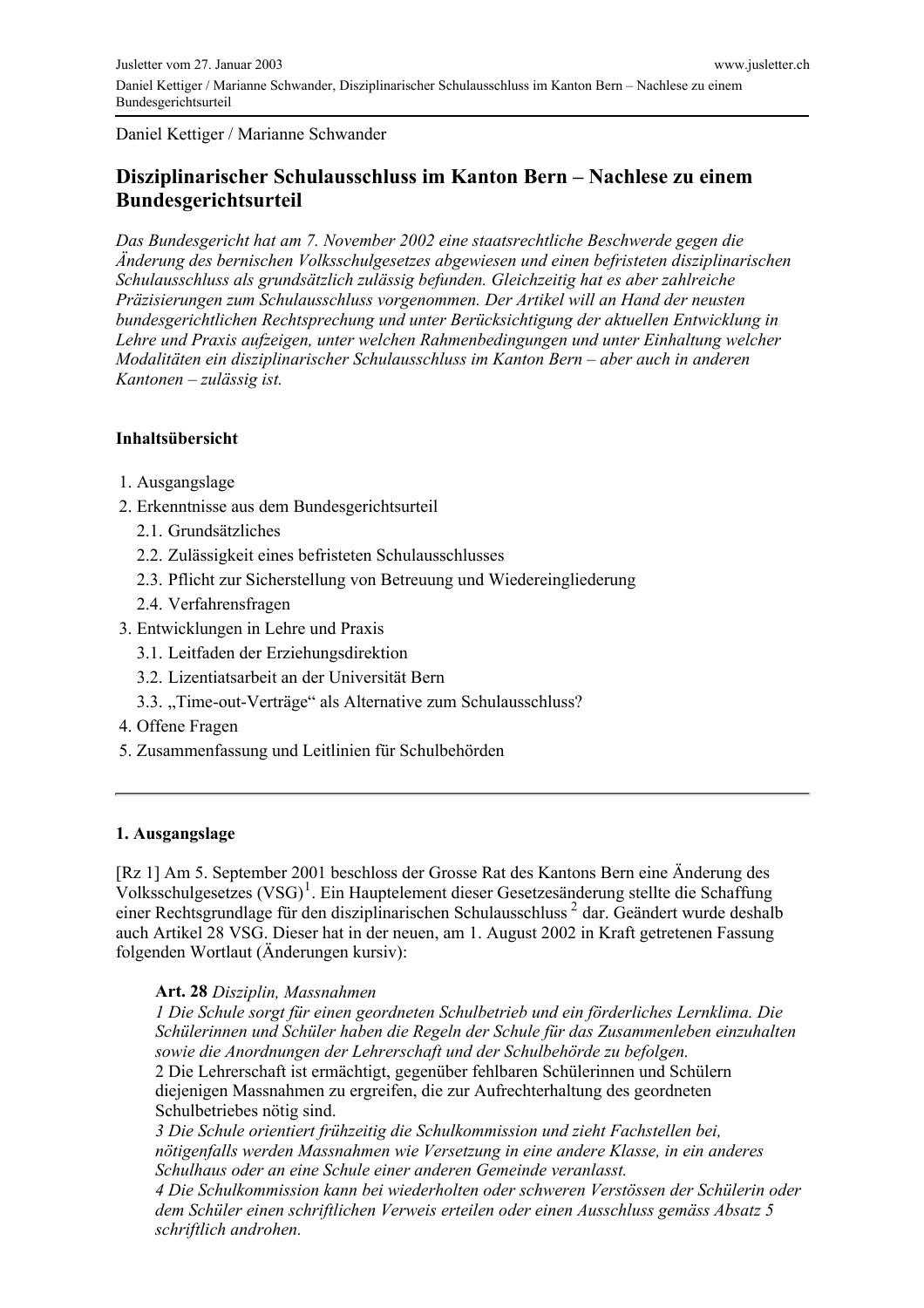5 Schülerinnen und Schüler, welche durch ihr Verhalten den ordentlichen Schulbetrieb erheblich beeinträchtigen, können von der Schulkommission während höchstens zwölf Schulwochen pro Schuljahr teilweise oder vollständig vom Unterricht ausgeschlossen werden.

6 Bei einem Ausschluss sorgen die Eltern nötigenfalls unter Beizug von Fachstellen und mit Hilfe der Schulbehörde für eine angemessene Beschäftigung. Die Schule plant rechtzeitig die Wiedereingliederung.

7 Die betroffenen Schülerinnen und Schüler sowie ihre Eltern sind vor einer Verfügung gemäss den Absätzen 3 bis 5 anzuhören. Die Schulkommission kann allfälligen Beschwerden die aufschiebende Wirkung entziehen.

8 Die Würde der Schülerinnen und Schüler und die Rechte der Eltern sind zu wahren. [Entspricht dem bisherigen Absatz 4]

[Rz 2] Gegen die Änderung von Artikel 28 VSG erhoben 21 Personen – grösstenteils Eltern von schulpflichtigen Kindern aus dem Kanton Bern<sup>3</sup> – beim Bundesgericht staatsrechtliche Beschwerde. Die Beschwerdeführenden rügten zur Hauptsache eine Verletzung des grundrechtlichen Anspruchs der Kinder auf ausreichenden und unentgeltlichen Grundschulunterricht im Sinne von Artikel 19 der Bundesverfassung (BV)<sup>4</sup> und von Artikel 29 Absatz 2 der bernischen Kantonsverfassung (KV BE)<sup>5</sup>. Weiter machten die Beschwerdeführenden unter anderem geltend, Artikel 28 Absatz 6 VSG verletze den Anspruch der Kinder auf Schutz, Fürsorge und Betreuung im Sinne von Artikel 29 Absatz 2 KV BE und Artikel 28 stelle hinsichtlich des Schulausschlusses keine genügende Rechtsgrundlage dar. Mit Urteil vom 7. November 2002<sup>6</sup> hat nun das Bundesgericht die staatsrechtliche Beschwerde abgewiesen. Gleichzeitig hat es aber zahlreiche Präzisierungen zum Schulausschluss vorgenommen. Gleichentags hat das Bundesgericht zudem in einem anderen Fall über die Zulässigkeit eines definitiven Schulausschlusses befunden<sup>7</sup>. Damit hat das Bundesgericht die "spärliche Rechtsprechung"<sup>8</sup> zum disziplinarischen Schulausschluss aktualisiert und ergänzt.

[Rz 3] Die staatsrechtliche Beschwerde gegen den neuen Artikel 28 VSG hat nicht nur die öffentliche Diskussion zum Thema Schulausschluss belebt, auch die Lehre und die Praxis haben sich mit dem Fragenkomplex befasst. So ist an der Universität Bern eine Lizentiatsarbeit zum Thema entstanden<sup>9</sup>. Weiter hat die Erziehungsdirektion des Kantons Bern zum Zeitpunkt des Inkrafttretens der Änderung des VSG einen Leitfaden zum Schulausschluss veröffentlicht <sup>10</sup>. Zudem hat im Kanton Bern die Idee Fuss gefasst, Schülerinnen und Schüler, die den Unterricht stören, gestützt auf eine vertragliche Vereinbarung mit den Eltern ein "Time-out" zu gewähren, statt sie in Anwendung von Artikel 28 VSG vom Unterricht auszuschliessen.

[Rz 4] Der vorliegende Beitrag will an Hand der neusten bundesgerichtlichen Rechtsprechung und unter Berücksichtigung der erwähnten aktuellen Entwicklung in Lehre und Praxis aufzeigen, unter welchen Rahmenbedingungen und unter Einhaltung welcher Modalitäten ein disziplinarischer Schulausschluss im Kanton Bern zulässig ist. Da das Bundesgericht im erwähnten Urteil gewisse Präzisierungen in allgemeiner Weise (d.h. weitgehend losgelöst vom jeweiligen kantonalen Recht) vornimmt, können die nachfolgenden Ausführungen zu einem grossen Teil auch zur Differenzierung der Praxis des disziplinarischen Schulausschlusses in anderen Kantonen beigezogen werden.

#### 2. Erkenntnisse aus dem Bundesgerichtsurteil

#### 2.1. Grundsätzliches

[Rz 5] Das Bundesgericht weist die staatsrechtliche Beschwerde ab, weil es sowohl hinsichtlich Artikel 19 BV wie hinsichtlich Artikel 29 Abs. 2 KV BE Möglichkeiten einer verfassungsmässigen Anwendung von Artikel 28 VSG sieht (vgl. z.B. E 3.2 i.V.m. E. 10.5.2). Das Bundesgericht geht dabei – anknüpfend an frühere Entscheide <sup>11</sup> – davon aus, dass der Anspruch auf eine den individuellen Fähigkeiten des Kindes und seiner Persönlichkeitsentwicklung entsprechenden Grundschulausbildung im Sinne von Artikel 19 BV und Artikel 29 Absatz 2 KV BE verletzt wird, wenn die Ausbildung des Kindes in einem Masse eingeschränkt wird, dass die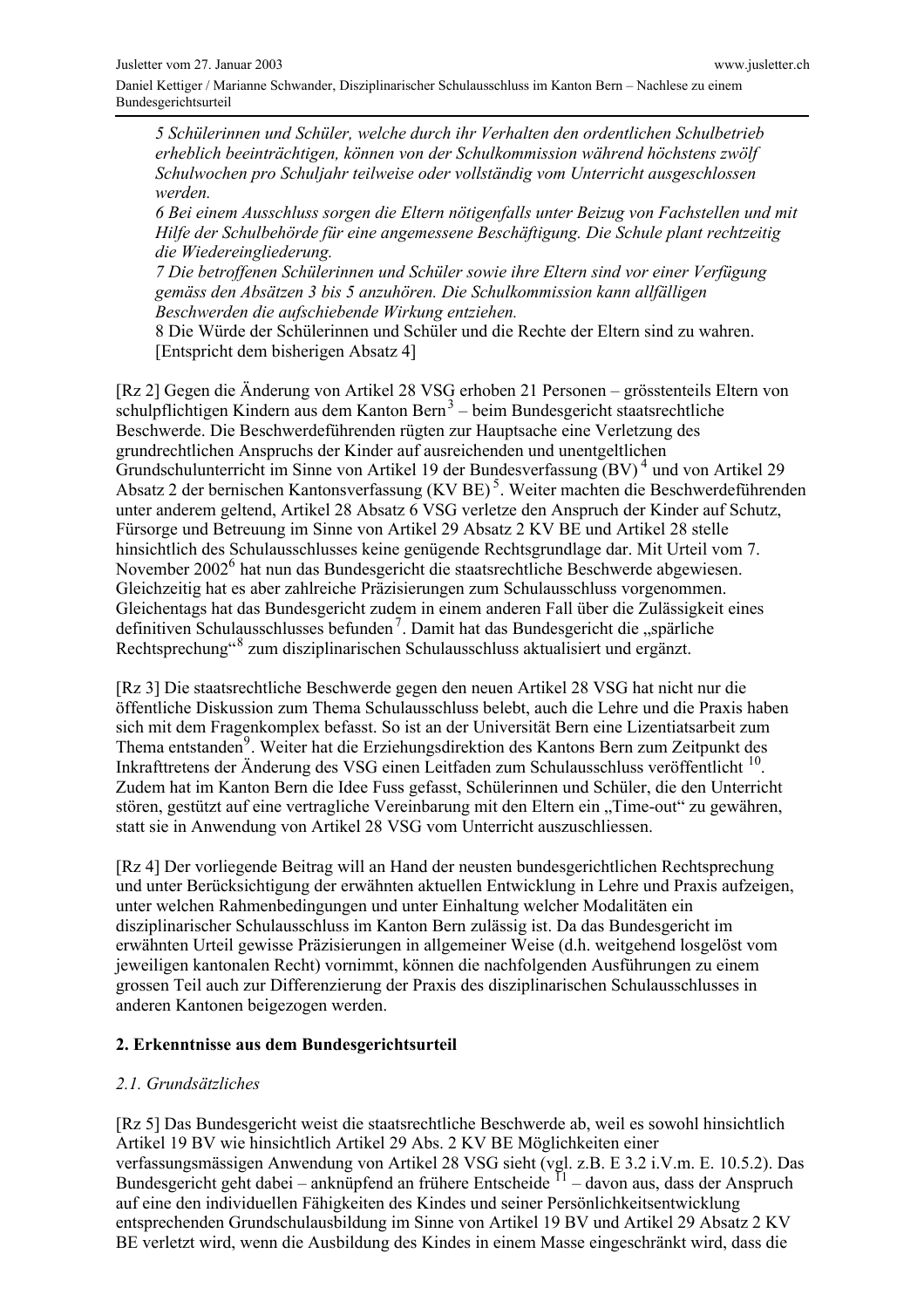Chancengleichheit nicht mehr gewährleistet ist bzw. wenn es Lehrinhalte nicht mehr vermittelt erhält, die in der hiesigen Wertordnung als unverzichtbar gelten (E. 4.2 und E. 8.1). Das Bundesgericht behandelt den Schulausschluss – anders als der Regierungsrat des Kantons Bern <sup>12</sup> - als Frage des Grundrechtseingriffs<sup>13</sup>. Das Bundesgericht zieht dabei, da bei Sozialrechten nach der neueren Lehre die Bestimmungen über die Einschränkung von Grundrechten nicht direkt zur Anwendung gelangt<sup>14</sup>, in sinngemässer (Teil-)Anwendung von Artikel 36 BV die Erfordernisse des überwiegenden öffentlichen oder privaten Interesses sowie der Verhältnismässigkeit heran (E. 6.4). Einen Schulausschluss auf unbestimmte Dauer stellt nach Auffassung des Bundesgerichts einen "schweren Eingriff in das verfassungsmässige Recht auf unentgeltlichen Grundschulunterricht dar"<sup>15</sup>; eine solche ist ohne Anordnung von Ersatzmassnahmen während der obligatorischen Schulzeit unzulässig (E. 8.1). Bei der Frage der Zulässigkeit eines vorübergehenden Schulausschlusses ist dagegen zuerst zu prüfen, ob eine teilweise Einschränkung des Leistungsanspruchs einzelner Schülerinnen und Schüler auf genügenden Grundschulunterricht durch ein öffentliches Interesse oder durch den Schutz von Grundrechten Dritter gerechtfertigt erscheint (E. 8.2). Wird der geordnete Schulbetrieb durch eine Schülerin oder einen Schüler derart gestört, dass dadurch der Bildungsauftrag der Schule gegenüber den anderen Schülerinnen und Schülern der Klasse oder des betreffenden Schulhauses in Frage gestellt wird, liegt der vorübergehende Ausschluss der Störerin bzw. des Störers nach Auffassung des Bundesgerichts sowohl im öffentlichen Interesse als auch im überwiegenden privaten Interesse der übrigen Schülerinnen und Schüler an einer genügenden Schulbildung (E. 8.4). Obwohl das Bundesgericht zugesteht, dass "der vorübergehende Schulausschluss als disziplinarische Massnahme aus pädagogischer und jugendpsychologischer Sicht in Fachkreisen umstritten ist" <sup>16</sup>, so erachtet es diese Massnahme trotzdem grundsätzlich als zulässig und geeignet, um eine gestörte Schulordnung wiederherzustellen (E. 9.2). Allerdings darf nur in gewissen Situationen und unter Beachtung gewisser Rahmenbedingungen zum Mittel des disziplinarischen Schulausschlusses gegriffen werden (vgl. nachfolgend 2.2. und 2.3).

[Rz 6] Anders als der Regierungsrat des Kantons Bern<sup>17</sup> geht das Bundesgericht weiter davon aus, dass für schulpflichtige Kinder im Kanton Bern gestützt auf Artikel 29 Absatz 2 KV BE ein einklagbarer (E. 5.4), subsidiärer grundrechtlicher Anspruch auf Schutz, Fürsorge und Betreuung besteht. Ein vorübergehender Ausschluss von der Schule muss deshalb "der Erziehungs- und Unterstützungsaufgabe untergeordnet werden, die dem Gemeinwesen gegenüber dem Kind [...] obliegt" (E. 9.5)<sup>18</sup>. Auf Grund der Erwägungen im gleichentags gefällten Urteil zum definitiven Schulausschluss darf zudem davon ausgegangen werden, dass das Bundesgericht diese Erziehungs- und Unterstützungsaufgabe des Gemeinwesens auch aus Artikel 19 BV ableitet <sup>19</sup>. Dies hat Auswirkungen auf die Modalitäten des Schulausschlusses (vgl. nachfolgend 2.3). Demgegenüber verneinte das Bundesgericht ein verfassungsmässiges Recht der Eltern darauf, dass sich ihre Kinder während der Schulpflicht zu gewissen, vom Stundenplan vorgesehenen Stunden in der Schule befinden (E. 9.5 und E. 10.5.5)  $^{20}$ .

[Rz 7] Die Beschwerdeführenden hatten unter anderem auch gerügt, Artikel 28 VSG stelle keine genügende Rechtsgrundlage für den disziplinarischen Schulausschluss dar  $^{21}$ , dies insbesondere deshalb, weil das Gesetz nicht klar zum Ausdruck bringe, dass es sich um eine ultima ratio handle und weil es der Norm an Bestimmtheit mangele, so dass für Schülerinnen und Schüler die Folgen ihres Verhaltens nicht mit einem den Umständen entsprechenden Grad an Gewissheit erkennbar sei. Das Bundesgericht weist diese Rügen unter Bezugnahme auf früher ergangene Urteile<sup>22</sup> mit der Begründung ab, im schulischen Disziplinarrecht müsse die gesetzliche Regelung nicht "bis ins letzte Detail gehen", sondern dürfe der Natur des Rechtsverhältnisses entsprechend weit gefasst sein (E. 8.5). Mit dieser Begründung stellt sich das Bundesgericht allerdings teilweise in Widerspruch zu einem früheren Leiturteil, in welchem es u.a. folgendes ausgeführt hatte: "Darüber hinaus haben grundrechtsbeschränkende Normen nach bundesgerichtlicher Rechtsprechung einen gewissen Grad an Bestimmtheit aufzuweisen. Soll [...] der Gesetzesvorbehalt eine möglichst wirksame rechtsstaatliche Schranke bilden, so muss verlangt werden, dass die belastende, in ein Individualrecht eingreifende Norm einen optimalen Grad an Bestimmtheit aufweist und nicht unnötig wesentliche Wertungen der Gesetzesanwendung überlässt. Dabei hängt der erforderliche Bestimmtheitsgrad unter anderem von der Vorhersehbarkeit der Verhältnisse, der Einfachheit oder Vielfalt der Materie und der sofort oder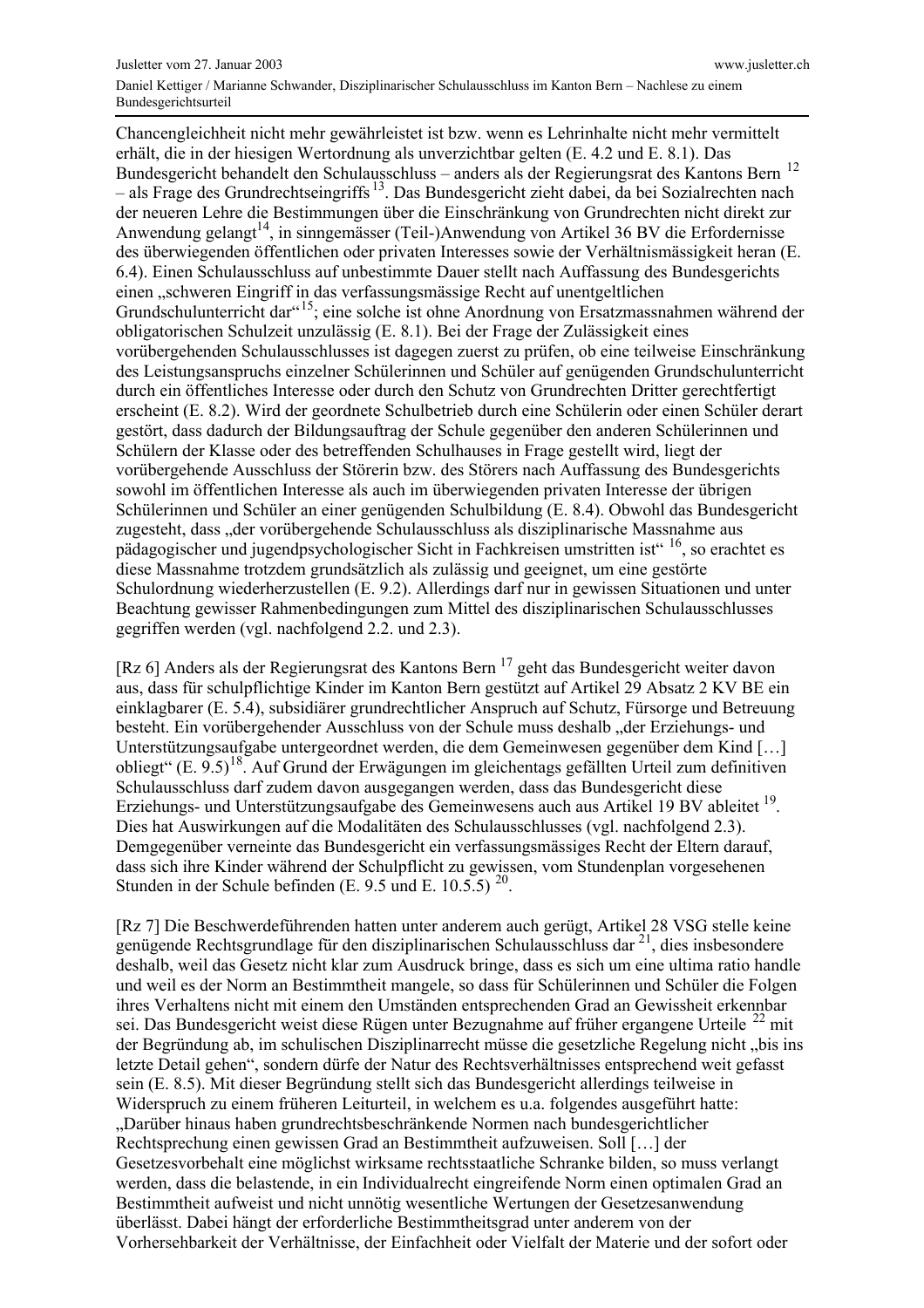erst in der Gesetzesanwendung möglichen Konkretisierung ab."<sup>23</sup> Die neuere Lehre fordert zudem allgemein, dass dort, wo bei besonderen Rechtsverhältnissen eine offene Regelung auf Gesetzesstufe notwendig ist, wenigstens auf Verordnungsebene genügend bestimmte Normen zu erlassen sind<sup>24</sup>. In Abweichung von der vom Bundesgericht im vorliegenden Urteil vertretenen Auffassung wäre deshalb zu fordern, dass disziplinarische Massnahmen im Bereich des obligatorischen Schulunterrichts entweder im Gesetz selbst oder - gestützt auf eine rechtsgenügende Delegationsnorm<sup>25</sup> – auf Verordnungsebene mit dem für eine unmissverständliche und verfassungskonforme Anwendung notwendigen Detaillierungsgrad zu regeln sind, dies auch im Hinblick darauf, dass die Anwendung im schweizerischen Schulalltag durch juristische Laien erfolgt.

## 2.2. Zulässigkeit eines befristeten Schulausschlusses

[Rz 8] Das Bundesgericht hat - wie bereits erwähnt - zahlreiche Präzisierungen zum Schulausschluss vorgenommen. Nachfolgend (Rz 9 bis 13) soll aufgezeigt werden, unter welchen Voraussetzungen ein befristeter disziplinarischer Schulausschluss im Einzelfall rechtlich zulässig ist. Die Ausführungen sind auch von praktischer Bedeutung, weil die zuständige Schulbehörde sich bei der Entscheidfindung hinsichtlich eines disziplinarischen Schulausschlusses mit diesen Fragen befassen und ihre Überlegungen in der Begründung zur Disziplinarverfügung zumindest ansatzweise darlegen muss<sup>26</sup>.

[Rz 9] Gemäss Auffassung des Bundesgerichts darf ein disziplinarischer Schulauschluss nur bei noch andauernder Störung des ordentlichen Schulbetriebs angeordnet werden (E. 10.4). Dies ergebe sich auch aus dem Wortlaut von Artikel 28 Absatz 5 VSG ("den ordentlichen Schulbetrieb erheblich beeinträchtigen"). Damit rechtfertigt ein schwerer Vorfall, wie beispielsweise eine Tätlichkeit gegenüber einer Lehrperson alleine noch keinen Schulausschluss. Das Bundesgericht hat im gleichentags gefällten Urteil denn auch festgehalten, dass sich der als zulässig erachtete Schulausschluss nicht alleine in der Tätlichkeit gegen den Schulhausabwart begründet, sondern sich insbesondere auch auf das vorangehende störende Verhalten stützt, das mehrmals zu Beanstandungen Anlass gegeben und "das schulische Umfeld empfindlich gestört" hat <sup>27</sup>. Ein disziplinarischer Schulausschluss auf Grund einer an Personen oder Sachen begangenen Gewaltanwendung ist somit nur dann zulässig, wenn Anhaltspunkt dafür bestehen, dass der Verbleib der betreffenden Schülerin oder des betreffenden Schülers eine andauernde, ernste Gefahr für Sicherheit, Unterricht und Erziehung der anderen Schülerinnen und Schüler oder für die Sicherheit der Lehrkräfte darstellt<sup>28</sup>. Die nachträgliche Beurteilung und Sanktionierung von strafrechtlich relevanten Handlungen bleibt – allenfalls parallel zu einem disziplinarischen Verfahren – den Organen der Jugendrechtspflege vorbehalten  $^{29}$ .

[Rz 10] Das Bundesgericht hält in seinem Urteil weiter fest, dass die in der Schulgesetzgebung (vorliegend in Artikel 28 VSG) vorgesehenen abgestuften Möglichkeiten disziplinarischer Massnahmen auch im konkreten Anwendungsfall nur unter Beachtung des Grundsatzes der Verhältnismässigkeit angewendet werden dürfen (E. 10.4). Vor der Anordnung eines disziplinarischen Schulausschlusses muss somit immer die Verhältnismässigkeit dieser Massnahme, d.h. deren Geeignetheit (Rz 11), Erforderlichkeit (Rz 12) und Zumutbarkeit (Rz 13) geprüft werden $30$ .

[Rz 11] Das Bundesgericht erachtet den vorübergehenden Schulausschluss grundsätzlich als geeignet, um eine gestörte Schulordnung wiederherzustellen (E. 9.2). Angesichts der auch vom Bundesgericht anerkannten fachlichen Bedenken<sup>31</sup> wird es aber unumgänglich sein, sich im konkreten Einzelfall zu versichern, ob der mit der Massnahme im öffentlichen Interesse und im Interessen der anderen Schülerinnen und Schüler verfolgte Zweck, den "geordneten und effizienten Schulbetrieb" (E. 8.4) wieder herzustellen und damit den Ausbildungsauftrag der Schule zu gewährleisten, erreicht werden kann.<sup>32</sup> Dabei wird u.a. die Frage zu stellen sein, ob sich die Massnahme wirklich gegen den Störer richtet<sup>33</sup>. Disziplin im Unterricht ist in hohem Masse auch eine Frage der Gruppendynamik im Klassenverband und des Verhältnisses bzw. der Interaktionen zwischen der Lehrkraft und den Schülerinnen und Schülern<sup>34</sup>. Störungen im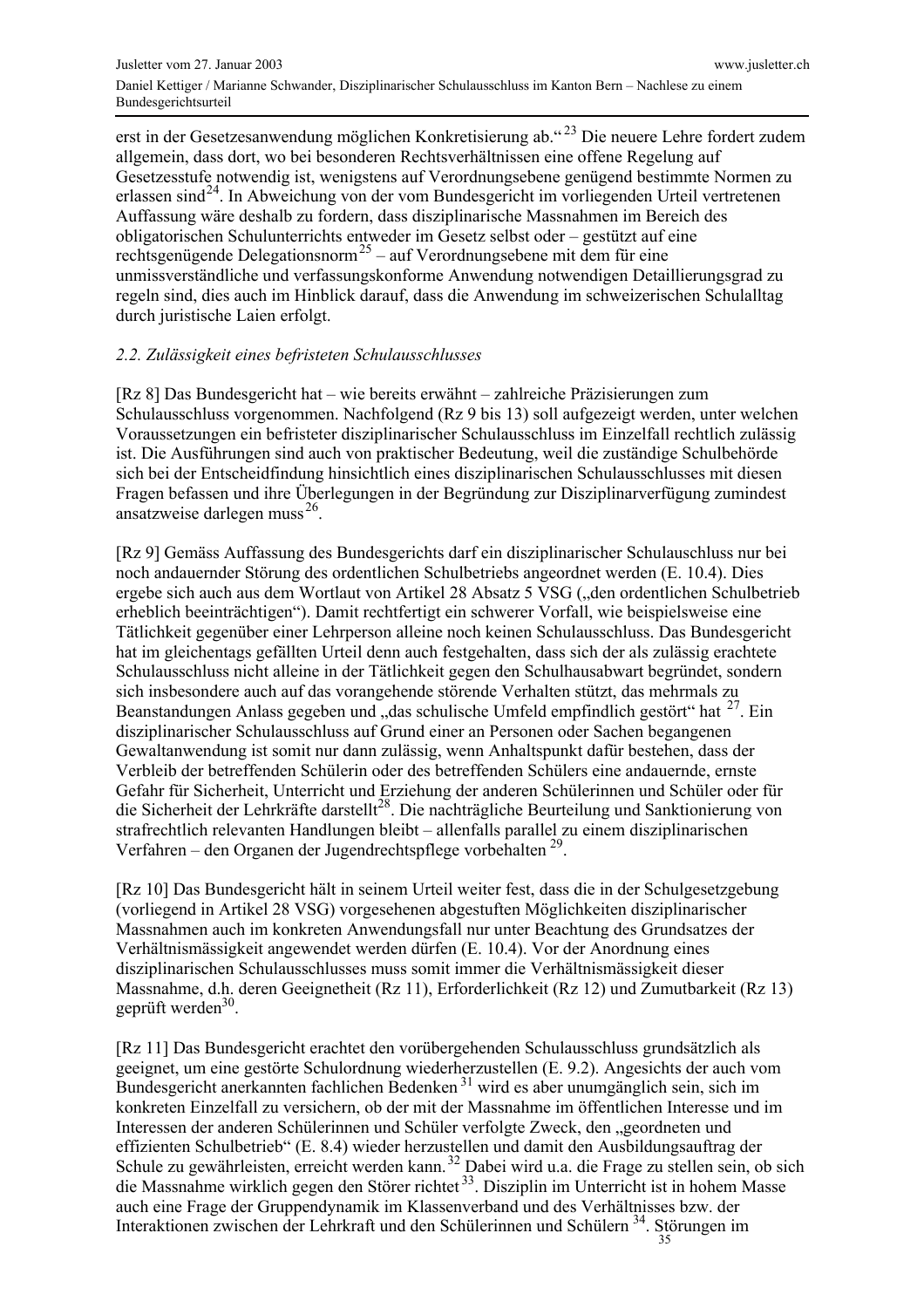Schulbetrieb können ihren Grund somit häufig auch in diesem Bereich haben und Schülerinnen und Schüler, die den Unterricht stören, können somit nur das Symptom einer grundlegenden Problem- oder Konfliktsituation sein. Der Ausschluss der Störerin bzw. des Störers kann in solchen Fällen zwar den geordneten Schulbetrieb kurzfristig wieder herstellen, die nachhaltige Sicherstellung des geordneten Unterrichts und des Ausbildungsauftrags erfordern aber andere. meist sozialpädagogische Massnahmen<sup>36</sup>. Bei der Prüfung der Geeignetheit eines vorübergehenden disziplinarischen Schulausschlusses im Einzelfall sollte zudem auch in Betracht gezogen werden, dass die Schülerin bzw. der Schüler wieder in den Klassenverband bzw. in die Schule eingegliedert werden muss (vgl. dazu auch nachfolgend 2.3). Ohne geeignete flankierende sozialpädagogische oder psychologische Massnahmen während der Zeit des Schulausschlusses wird sich die verpönte Verhaltensweise allenfalls noch verstärken oder es sind Rückfälle <sup>37</sup> zu erwarten. Die Geeignetheit eines Schulausschlusses hängt somit von den gleichzeitig angeordneten flankierenden Massnahmen ab. In gewissen Fällen kann sich zudem – soweit dies rechtlich zulässig<sup>38</sup> und faktisch möglich ist – eine Versetzung der Schülerin bzw. des Schülers in eine andere Klasse<sup>39</sup> bzw. an eine andere Schule als besser geeignet erweisen, als ein vorübergehender Schulausschluss<sup>40</sup>.

[Rz 12] In jedem Einzelfall muss zudem geprüft werden, ob ein Schulausschluss als Massnahme zur Wiederherstellung des geordneten Unterrichts erforderlich ist (E. 9.2). Gibt es andere geeignete Massnahmen, mit welchen der verfolgte Zweck - hier die Wiederherstellung des geordneten Schulbetriebs – erreicht werden kann, die in ihrer Eingriffswirkung aber milder sind, so müssen diese zur Anwendung gelangen.<sup>41</sup> Das Bundesgericht hält im vorliegenden Urteil fest, dass es sich beim disziplinarischen Schulausschluss um eine "ultima ratio" handelt (E. 9.4, E. 10.4. und E. 10.6.6). Der vorübergehende Ausschluss aus disziplinarischen Gründen ist somit "erst zulässig, wenn weniger weit gehende Massnahmen, verbunden mit der Androhung des Ausschlusses, nicht den gewünschten Erfolg gezeigt haben, es sei denn, der Disziplinarverstoss sei so schwer, dass der fehlbare Schüler untragbar für die Schule geworden ist und diese, sofern der Schüler nicht entfernt wird, ihre Aufgabe nicht mehr richtig erfüllen kann" (E. 9.4)  $^{42}$ . Ein Schulausschluss kommt nur als "letzte und schärfste Massnahme" (E. 9.4)<sup>43</sup> in Frage. Nach Auffassung des Bundesgerichts ergibt sich eine solche Abstufung von Massnahmen auch aus Artikel 28 VSG (E. 10.4). Als mildere Massnahmen des Schuldisziplinarrechts kommen beispielsweise in Frage, das Gespräch und Vereinbarungen mit der Schülerin bzw. mit dem Schüler, der Verweis, Mitteilung an die Eltern, Massnahmen der Lehrkraft oder Eintrag ins Zeugnis<sup>44</sup> (vgl. auch die umfangreiche Liste im Leitfaden der Erziehungsdirektion des Kantons Bern<sup>45</sup>). Erscheint ein vorübergehender Ausschluss vom Unterricht als Massnahme erforderlich, so muss weiter geprüft werden, ob allenfalls mit einem teilweisen Ausschluss der angestrebte Zweck auch erreicht werden kann (E. 10.4; vgl. auch Art. 28 Abs. 5 VSG). Soweit nicht sofortiges Handeln erforderlich ist, darf ein disziplinarischer Schulausschluss nur verfügt werden, wenn dieser vorgängig schriftlich angedroht wurde.

[Rz 13] Schliesslich muss auch geprüft werden, ob ein vorübergehender Schulausschluss im konkreten Einzelfall zumutbar ist, d.h. ob die Auswirkungen der Massnahme auf die zu disziplinierende Schülerin bzw. den zu disziplinierenden Schüler in einem vernünftigen Verhältnis zur angestrebten Wirkung steht<sup>46</sup>. Angesichts des heute an den Schulen herrschenden hohen Selektionsdruckes kann ein vorübergehender Ausschluss vom Schulunterricht für die betroffene Schülerin bzw. den betroffenen Schüler erhebliche Nachteile für die Qualifikation (Erreichen oder Halten eines bestimmten Leistungsniveaus oder Schultypus) und als Folge für die Berufswahl nach sich ziehen und damit die vom Bundesgericht geforderte Chancengleichheit (E.  $8.1$ <sup>47</sup> gefährden. Diesem Aspekt kann allenfalls dadurch Rechnung getragen werden, dass ein Ersatzunterricht bereitgestellt wird (vgl. auch nachfolgend 2.3) oder dass der Schülerin bzw. dem Schüler ermöglicht wird, selektionsrelevante Arbeiten (Prüfungen, Klausuren, Vergleichsarbeiten, o.ä.) auch während der Zeit des Ausschlusses zu leisten <sup>48</sup>. Die Zumutbarkeit ist in dieser Hinsicht erheblich abhängig von der Art und Weise der Betreuung während des Ausschlusses (vgl. nachfolgend 2.3). Nach Auffassung des Bundesgerichts muss auch die Dauer eines Ausschlusses in jedem Fall der Situation angemessen sein (E. 9.4). Diesbezüglich hat es zudem festgehalten, "dass die vorgesehene Höchstdauer von zwölf Wochen einschneidend erscheint und mit sehr ungünstigen Wirkungen für den betroffenen Schüler verbunden sein kann" und dass deshalb ein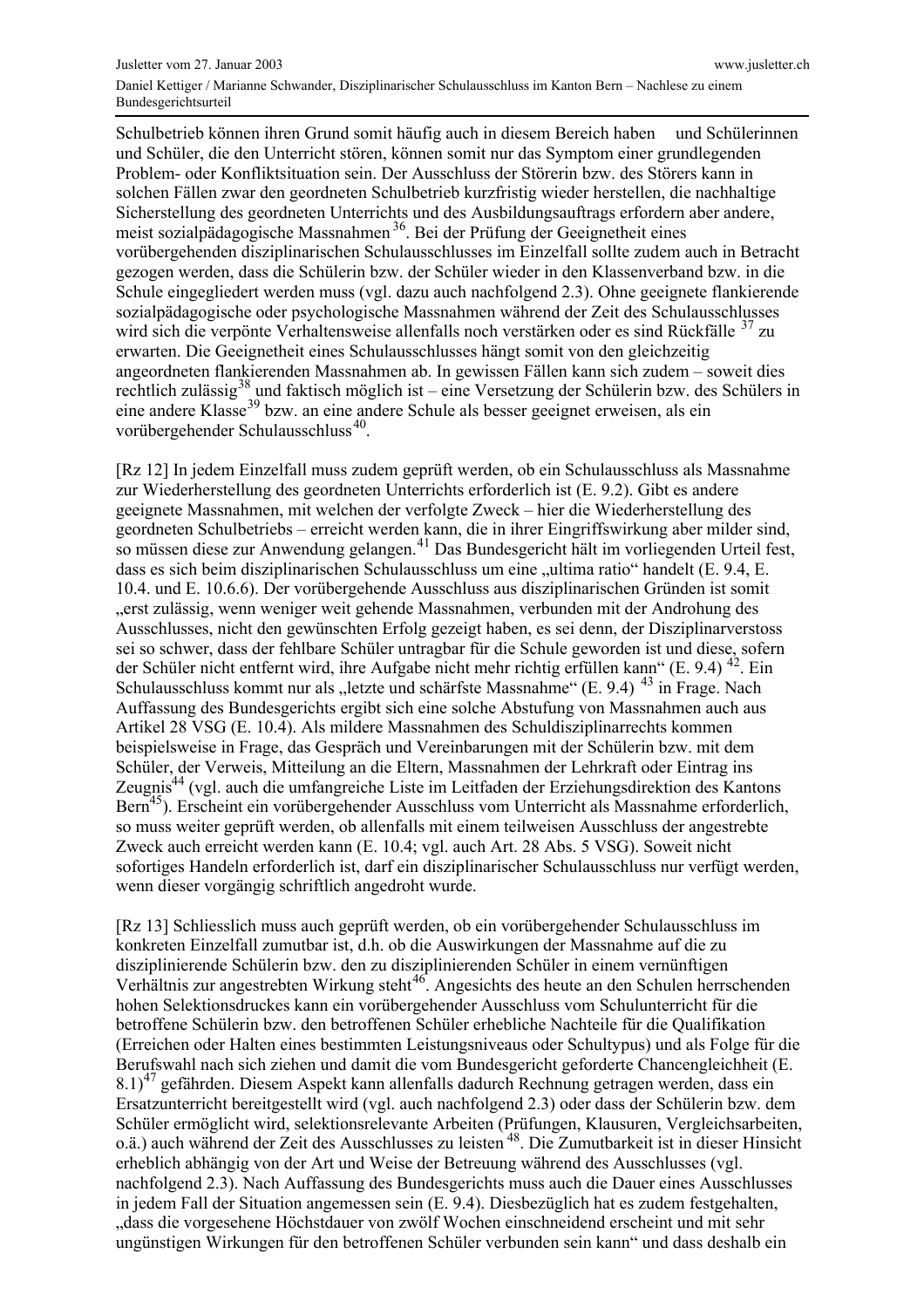Ausschluss von zwölf Wochen "im oberen Bereich des Vertretbaren" liege (E. 10.4). Auch damit geht aber das Bundesgericht noch über das hinaus, was von der Lehre als zumutbar erachtet wird . Ob ein Schulausschluss von zwölf Wochen in einem konkreten Einzelfall je zumutbar sein wird, bleibt daher offen.

#### 2.3. Pflicht zur Sicherstellung von Betreuung und Wiedereingliederung

[Rz 14] Wie bereits erwähnt (Rz 6), muss nach Auffassung des Bundesgerichts ein vorübergehender Ausschluss von der Schule "der Erziehungs- und Unterstützungsaufgabe untergeordnet werden, die dem Gemeinwesen gegenüber dem Kind [...] obliegt" (E. 9.5). Das Bundesgericht hält weiter fest, dass gestützt auf Artikel 29 Absatz 2 KV BE sowie auf Artikel 2 VSG in Verbindung mit Artikel 1 VSG "für das schulpflichtige Kind ein Anspruch auf eine seiner Entwicklung angemessene Fürsorge und Betreuung während der obligatorischen Schulzeit" besteht (E. 9.5). Dies schliesst einen verfassungsmässigen Anspruch der schulpflichtigen Kinder mit ein, "während der Zeit, in welcher sie die Schule zu besuchen haben, angemessen betreut zu werden" (E. 9.5). Dieser Anspruch muss auch bei einem vorübergehenden Ausschluss vom Unterricht berücksichtigt werden. In der Regel hat dies "durch die Gewährleistung einer Weiterbetreuung des ausgeschlossenen Schülers durch geeignete Personen oder Institutionen zu geschehen" (E. 9.5). In diesem Zusammenhang hält das Bundesgericht weiter fest, dass Artikel 28 Absatz 6 VSG nicht dahingehend ausgelegt werden dürfe, "dass während des Auschlusses ausschliesslich die Eltern für die Betreuung des Kindes zu sorgen hätten" (E. 10.5.2). Nach Auffassung des Bundesgerichts kommt einerseits der Betreuung der Schülerinnen und Schülern während eines Schulausschlusses eine grosse Bedeutung zu, andererseits seien die Eltern aber in der Regel nicht in der Lage, eine fachlich richtige Betreuung sicherzustellen und die zur Wiedereingliederung (vgl. auch Rz 15) notwendigen Verhaltensänderungen herbeizuführen, dies auch deshalb, weil die betroffenen Schülerinnen und Schüler meist aus Familien stammen, die selber mit Problemen kämpfen und meist auch in die fachliche Begleitung einbezogen werden sollten (E. 10.5.2). In der Regel kann daher – so das Bundesgericht – schon "bei Beginn des Ausschlusses kaum auf einen Beizug von Fachstellen verzichtet werden" (E. 10.5.2). Faktisch statuiert damit das Bundesgericht eine rechtliche Pflicht der zuständigen Schulbehörde, bereits vor dem Verfügen eines Schulausschlusses <sup>50</sup> zu prüfen, ob die Eltern in der Lage sind, die erzieherische Betreuung und Wiedereingliederung sicherzustellen. Wenn dies nicht der Fall ist (und das ist nach Auffassung des Bundesgerichts die Regel), ist die Schulbehörde verpflichtet, zusammen mit den Eltern (bei Verweigerung des Mitwirkens auch ohne diese) und geeigneten Fachpersonen bzw. Fachstellen<sup>51</sup> die notwendigen Massnahmen zu veranlassen und zu koordinieren. Die zuständigen Fachstellen sind beim Vorliegen eines entsprechenden Begehrens verpflichtet, Hilfe und Unterstützung zu leisten (E. 10.5.2).

[Rz 15] An der Wiedereingliederung schwieriger Schülerinnen und Schüler in den weiteren Bildungsgang besteht gemäss Bundesgericht nicht nur ein privates, sondern auch ein "erhebliches öffentliches Interesse" (E. 8.3)<sup>52</sup>. Die Planung und Durchführung der Wiedereingliederung ist gemäss Artikel 29 Absatz 2 KV BE und Artikel 28 Absatz 6 VSG Aufgabe der zuständigen Schulbehörden. Sie muss rechtzeitig (vgl. Artikel 28 Absatz 5 VSG) und mit der nötigen Sorgfalt (vgl. E. 10.5.2) an die Hand genommen werden. Wird in Anwendung von Artikel 28 Absatz 3 VSG die Wiedereingliederung in einer Schule einer anderen Gemeinde vorgesehen, so ist es zudem Aufgabe der zuständigen Schulbehörden, die Fragen bezüglich Aufnahme, Schulgeld und Transport (vgl. Art. 7 VSG) zu regeln.<sup>53</sup>

[Rz 16] Das Urteil des Bundesgerichts stellt somit klar, dass die Schulbehörden – entgegen dem, was der Wortlaut von Artikel 28 Absatz 6 VSG vermuten lässt – hinsichtlich der Betreuung und Beschäftigung der vorübergehend vom Unterricht ausgeschlossenen Schülerinnen und Schüler Pflichten und Verantwortlichkeiten haben. Demgegenüber folgt das Bundesgericht der im Rahmen der Behandlung der Gesetzesänderung im Grossen Rat vertretenen Auffassung<sup>54</sup>, dass die Lehrerschaft davon befreit ist, den ausgeschlossenen Schülerinnen und Schülern ausserhalb der Schule Beschäftigung zu bieten (E. 10.5.2). Die betroffenen Lehrerinnen und Lehrer sollen sich in dieser Situation ihrer Klasse widmen, die bis zu diesem Zeitpunkt infolge der Störungen unter erschwerten Umständen arbeiten musste und nun zusätzlich den Ausschluss der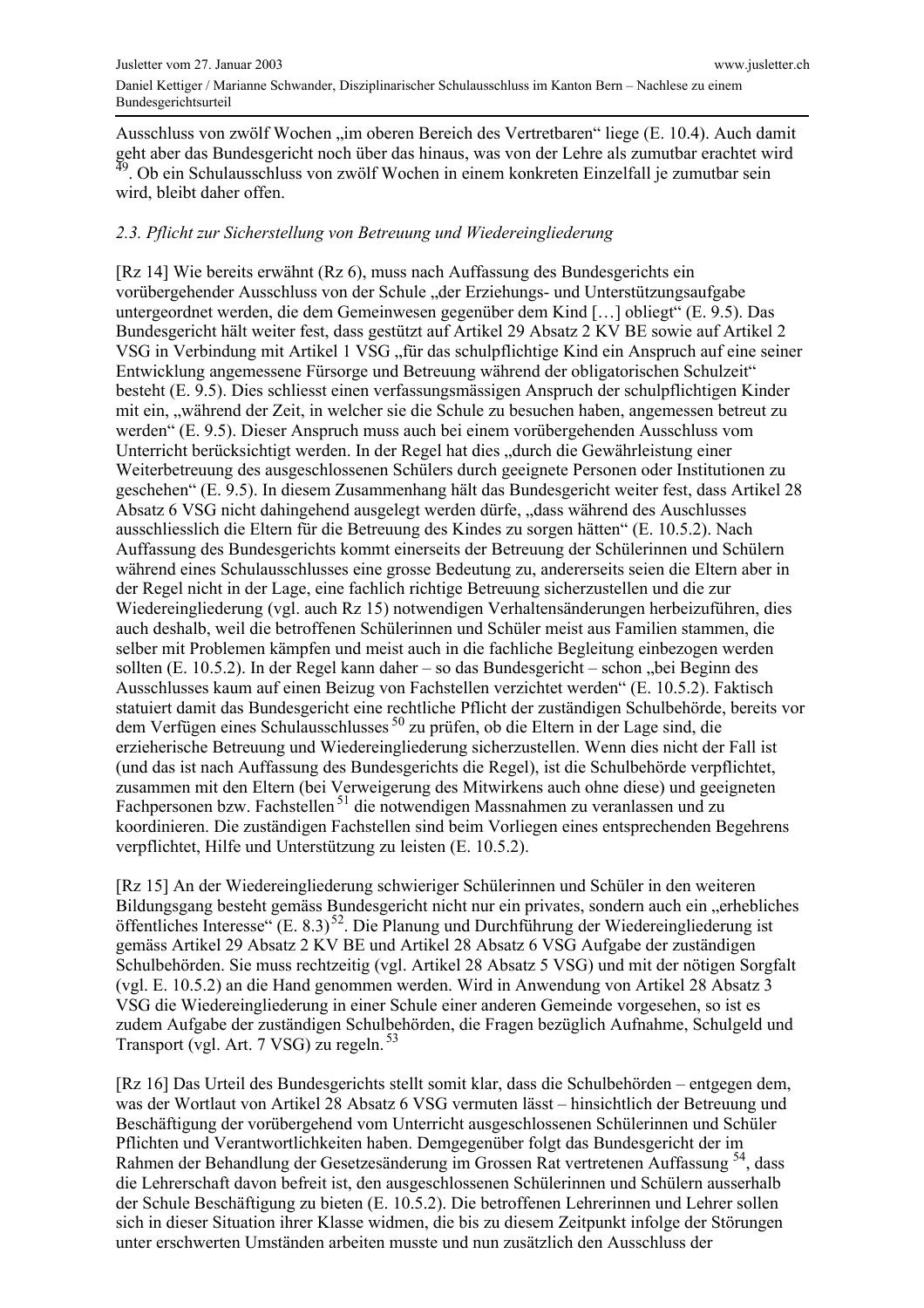Mitschülerin bzw. des Mitschülers verarbeiten muss. Es wird allerdings trotzdem unumgänglich sein, die betreffende Lehrkraft und allenfalls die Mitschülerinnen und Mitschüler in die Vorbereitung der Wiedereingliederung frühzeitig einzubeziehen.

#### 2.4. Verfahrensfragen

[Rz 17] Die Beschwerdeführenden hatten geltend gemacht, die Tatsache, dass die Verfügung über einen disziplinarischen Schulausschluss im Kanton Bern letztinstanzlich nicht einem Gericht zur Beurteilung unterbreitet werden könne (Artikel 78 des bernischen Verwaltungsrechtspflegegesetzes<sup>55</sup> schliesst die Verwaltungsgerichtsbeschwerde bei Disziplinarsachen grundsätzlich aus, soweit keine entgegenstehende gesetzliche Bestimmung besteht), verstosse gegen Artikel 6 der Europäischen Menschenrechtskonvention (EMRK) <sup>56</sup>. Das Bundesgericht hat diese Rüge abgewiesen (E. 10.6.4). Zur Begründung führt es einerseits unter Bezugnahme auf seine bisherige Rechtsprechung<sup>57</sup> auf, Disziplinarregelungen öffentlicher Anstalten gelten nicht als strafrechtliche im Sinne von Artikel 6 EMRK, weshalb sie nicht den Regelungen dieser Konventionsnorm unterworfen sind. Andererseits hält es unter Bezugnahme auf ein früher ergangenes Urteil<sup>58</sup> und auf die Dissertation von Ruth Herzog<sup>59</sup> fest, Streitigkeiten über die Nichtzulassung oder den Ausschluss aus einer öffentlichen Bildungsanstalt stellen keine unter Artikel 6 Ziffer 1 EMRK fallende Zivilsache dar. Es ist bedauerlich, dass das Bundesgericht den vorliegenden Streitfall – oder das gleichentags gefällte Urteil  $60$  – nicht zum Anlass genommen hat, seine Praxis zu überprüfen. Die Tatsache, dass bei einem Ausschluss von einem Ausbildungsgang nur die Möglichkeit des Berufszugangs, nicht aber der aktiven Berufsausübung betroffen ist, schliesst nämlich nach den von den Konventionsorganen entwickelten Grundsätzen die Anwendbarkeit von Artikel 6 Ziffer 1 EMRK nicht zum vornherein aus <sup>61</sup>. Ein vorübergehender – und erst recht ein definitiver – Ausschluss vom Grundschulunterricht kann – wie das Bundesgericht ja selbst einräumt (E. 10.4) – zu einem erheblichen Ausbildungsrückstand führen, damit die Promotion bzw. den Wechsel in höhere Schulen gefährden und letztlich entscheidende Bedeutung für die spätere Berufsausübung aufweisen <sup>62</sup>. Mit dem Inkrafttreten des neuen Artikels 29a BV wird sich diese Frage allerdings erübrigen, da ein disziplinarischer Schulausschluss als Frage der Zulässigkeit eines Grundrechtseingriffs durch Gesetz nicht mehr von der Beurteilung durch eine kantonale Gerichtsinstanz wird ausgenommen werden können<sup>63</sup>.

[Rz 18] Das Bundesgerichtsurteil ist verfahrensrechtlich noch in anderer Hinsicht interessant: Das Urteil hat klargestellt, dass ein disziplinarischer Schulausschluss im wesentlichen grundrechtliche Positionen betrifft, d.h. einerseits den Eingriff in das Grundrecht auf ausreichenden und unentgeltlichen Grundschulunterricht (Artikel 19 BV) und andererseits den justiziablen grundrechtlichen Anspruch auf eine der Entwicklung angemessene Fürsorge und Betreuung während der obligatorischen Schulzeit, der auch bei einem vorübergehenden oder dauernden Ausschluss vom Unterricht weiter besteht (Art. 29 Abs. 2 KV BE sowie Artikel 19 BV). Gemäss Artikel 11 BV üben Kinder und Jugendliche ihre Rechte im Rahmen ihrer Urteilsfähigkeit aus. Während ein Teil der Lehrmeinung die Auffassung vertritt, Artikel 11 BV postuliere nur die Grundrechtsmündigkeit des urteilsfähigen Kindes für Grundrechte, die ihm seiner Persönlichkeit willen zustehen<sup>64</sup>, und gehe damit nicht über die bereits bisher bestehende Möglichkeit der Handlungsfähigkeit im Rahmen von Artikel 305 in Verbindung mit Artikel 19 des Zivilgesetzbuches (ZGB)<sup>65</sup> hinaus, vertritt die neuere, wohl zutreffende Lehre die Auffassung, die Bestimmung umschreibe die allgemeine Grundrechtsmündigkeit, die - vorbehältlich abweichender bundesgesetzlicher Regelungen - lediglich Urteilsfähigkeit voraussetze<sup>66</sup>. Die Wahrnehmung der Rechte aus Artikel 19 BV gehört unabhängig von der Auslegung von Artikel 11 BV zweifellos zu jenem Bereich, der den urteilsfähigen Kindern ihrer Persönlichkeit willen zusteht. Dies ergibt sich u.a. auch aus Artikel 28 Absatz 1 Buchstabe a in Verbindung mit Artikel 12 Absatz 2 der UNO-Kinderrechtskonvention<sup>67</sup>, sowie aus dem Umstand, dass die eng mit der durch Artikel 19 BV gewährleisteten Chancengleichheit verbundene Freiheit der Berufswahl als persönlichkeitsnahes Grundrecht betrachtet wird<sup>68</sup>. Auch Artikel 29 Absatz 2 KV BE muss als persönlichkeitsnahes Grundrecht betrachtet werden, dies kann u.a. auch daraus gefolgert werden, dass das Kind seinen subsidiären Rechtsanspruch auf Schutz und Betreuung bei ungenügender Betreuung auch gegen den Willen der Eltern durchsetzen können muss <sup>69</sup>, und erscheint auch auf dem Hintergrund der im neuen Scheidungsrecht verankerten prozessualen Rechte des Kindes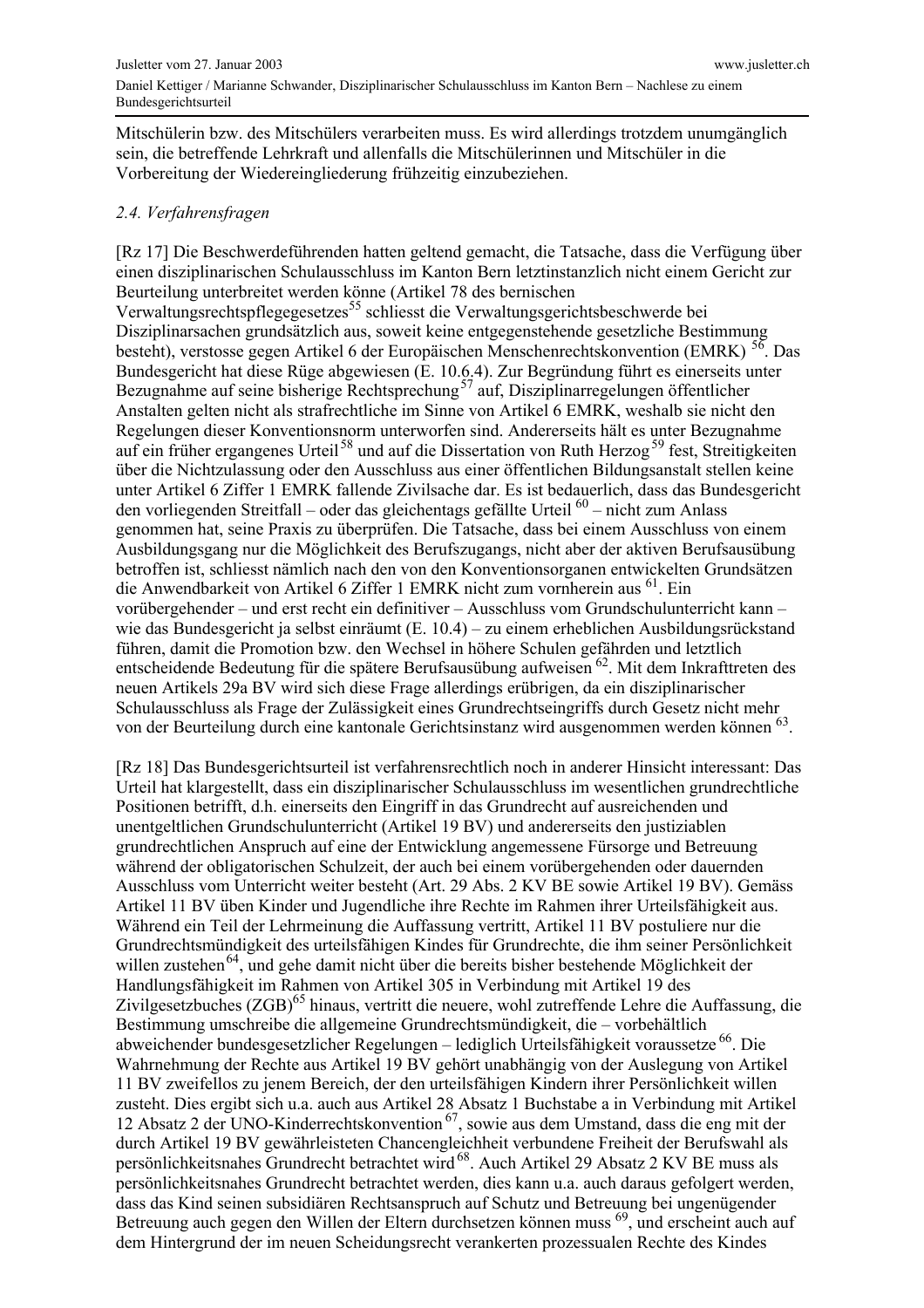(insbesondere Artikel 144 ZGB und Artikel 146 ZGB) glaubhaft. Die Urteilsfähigkeit hinsichtlich eines Schulausschlusses und dessen Folgen wird bei Kindern in der Regel von dem Zeitpunkt an zu vermuten sein, wo sie einerseits konkret beginnen (müssen), sich auch persönlich mit schulischen Leistungen, Promotion und Berufswahl auseinanderzusetzen und wo andererseits die Bedeutung der Klasse als Gruppe konkret wahrnehmbar wird, also ab dem 7. Schuljahr. Von diesem Zeitpunkt an sind somit die betroffenen Schülerinnen bzw. Schüler hinsichtlich eines Schulausschlusses prozessfähig<sup>70</sup>. Sie haben folglich im Verfahren des Schulausschlusses Parteistellung und können beispielsweise den angeordneten Schulausschluss auch gegen den Willen der Eltern mit Beschwerde anfechten. Da der elterlichen Sorge ebenfalls Verfassungsrang bzw. Grundrechtscharakter zukommt<sup>71</sup>, die Interessen der Eltern aber jenen des Kindes bei einem anstehenden Ausschluss vom Unterricht entgegenstehen können, kommt diesen im Verfahren des Schulausschlusses – unabhängig davon, ob das Kind urteilsfähig ist, und seine Rechte selber vertreten kann – Parteistellung zu. Dem trägt Artikel 28 Absatz 7 VSG wohl Rechnung, indem er vorschreibt, dass sowohl die Schülerin bzw. der Schüler wie auch die Eltern vor dem Erlass der Verfügung anzuhören sind. Die Verfügung ist beim Vorliegen der Urteilsfähigkeit des Kindes sowohl diesem als auch den Eltern zu eröffnen.

[Rz 19] Letztlich erachtet es das Bundesgericht als zulässig, dass allfälligen Beschwerden gegen einen angeordneten disziplinarischen Schulausschluss in Anwendung von Artikel 28 Absatz 7 VSG bzw. Artikel 68 Absatz 2 VRPG die aufschiebende Wirkung entzogen werden kann (E. 10.6.6). Es wies damit die Bedenken der Beschwerdeführenden ab, bei einem Entzug der aufschiebenden Wirkung bestehe angesichts des Verhältnisses der Dauer eines Schulausschlusses zur üblichen Dauer eines Verwaltungsbeschwerdeverfahrens kein rechtzeitiger und damit verfassungsgenügender Rechtsschutz. Auch wenn das Bundesgericht die Auffassung vertritt, dass es angesichts des Charakters des Schulausschlusses als ultima ratio in der Regel wohl angezeigt sei, der Beschwerde die aufschiebende Wirkung zu entziehen (E. 10.6.6), hält es gleichzeitig fest, dass der Entzug nach bernischem Recht nur aus wichtigen Gründen und gestützt auf eine Interessenabwägung angeordnet werden darf  $(E. 10.6.6)^{72}$ . Der Entzug der aufschiebenden Wirkung drängt sich insbesondere dann auf, wenn Polizeigüter akut gefährdet sind. Dies ist etwa dann der Fall, wenn die Gefahr besteht, dass ein Schüler seine Mitschülerinnen sexuell belästigt oder eine Lehrkraft bedroht<sup>73</sup>. Der Entscheid über den Entzug der aufschiebenden Wirkung stellt eine selbstständig anfechtbare Zwischenverfügung dar<sup>74</sup>; er ist kurz zu begründen.

## 3. Entwicklungen in Lehre und Praxis

## 3.1. Leitfaden der Erziehungsdirektion

[Rz 20] Wie bereits erwähnt, hat die Erziehungsdirektion des Kantons Bern im Juli 2002 einen "Leitfaden zum Unterrichtsausschluss nach Artikel 28 Absatz 5 des Volksschulgesetzes (VSG)" veröffentlicht<sup>75</sup>. Das Bundesgericht hat diesen Leitfaden bei der Urteilsfindung und -begründung nicht berücksichtigt, weil er von der Erziehungsdirektion nach Abschluss des Schriftenwechsels unverlangt nachgereicht worden ist  $(E. 1.7)$ . Es erscheint deshalb angezeigt, den Leitfaden kurz im Lichte der vorstehend aufgeführten Erkenntnisse aus dem Urteil zu würdigen. Zwar wird im Leitfaden im Abschnitt "Wann ist ein Ausschluss gerechtfertigt?" festgehalten, der "Ausschluss sollte nur im äussersten Falle angewendet werden" und er stelle in der Regel eine pädagogische Massnahme und nur im Ausnahmefall eine unumgängliche Sofortmassnahme dar. Ob allerdings ein Ausschluss in jedem Fall dann gerechtfertigt ist, "wenn wegen wiederholter oder massiver Störung von Schülerinnen und Schülern der Unterricht unterbrochen werden muss und damit die nötige Ruhe und Konzentration fehlen, um die Unterrichtsziele zu erreichen", ist im Lichte des Bundesgerichtsurteils doch eher fraglich. Sehr wertvoll ist die umfassende, in ihrer Eingriffsintensität abgestufte Liste möglicher milderer disziplinarischer Massnahmen<sup>76</sup>. Allerdings trägt es der vom Bundesgericht geforderten Stufenfolge und dem Charakter des Schulausschlusses als ultima ratio zu wenig Rechnung, wenn im Leitfaden ausgeführt wird, diese Massnahmen seien "anstelle eines Unterrichtsausschlusses denkbar", und diese damit sozusagen als gleichwertige (frei wählbare) Alternativen zum Schulauschluss dargestellt werden. Weiter ist der gesamte Abschnitt "Beschäftigungsmöglichkeiten" auf Grund des vom Bundesgericht festgestellten Anspruchs auf eine seiner Entwicklung angemessene Fürsorge und Betreuung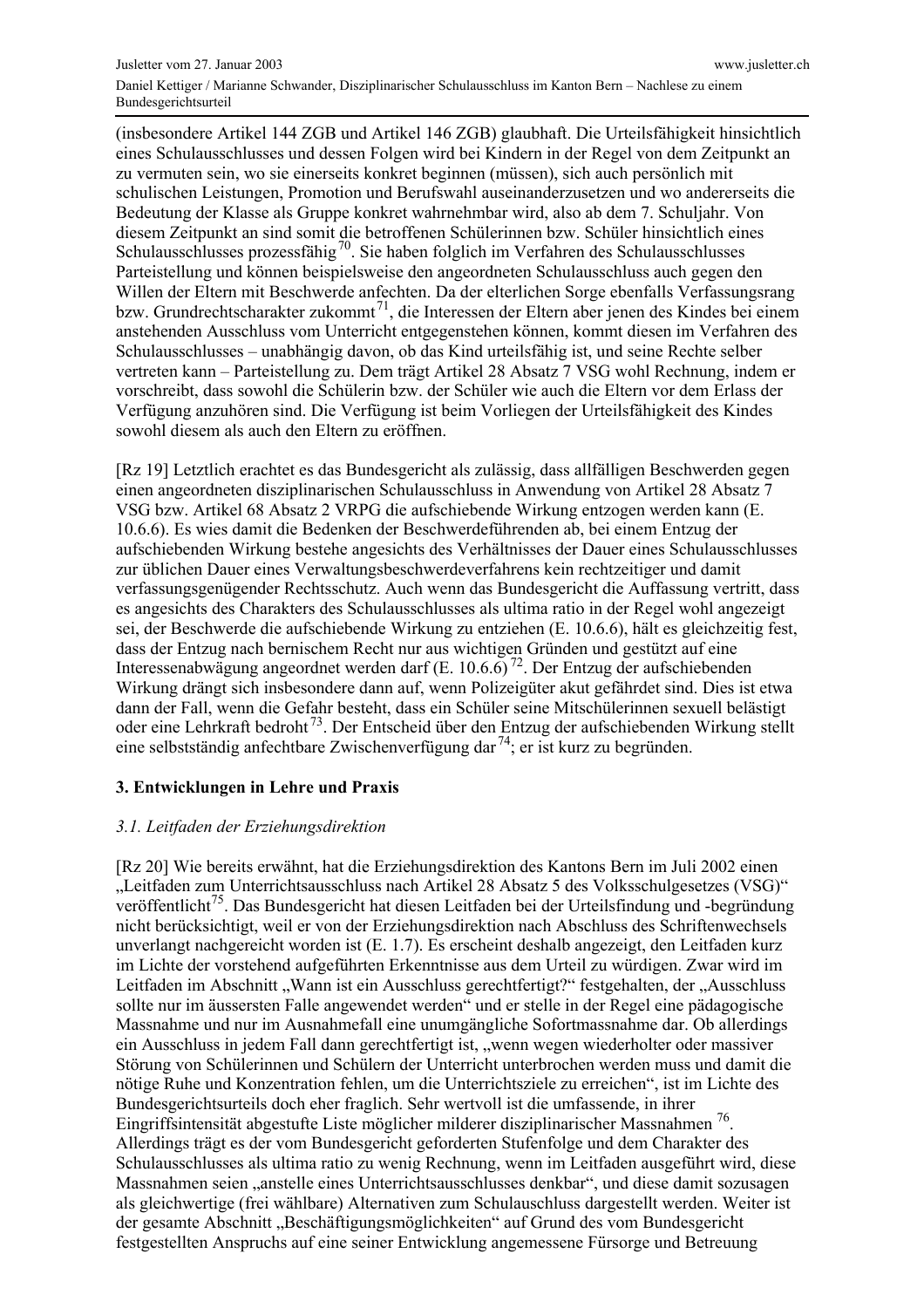während der oblilgatorischen Schulzeit (E. 9.5) überholt. Auch die im Leitfaden enthaltene Musterverfügung trägt dem Charakter des Schulausschlusses als ultima ratio und als Grundrechtseingriff – namentlich auch den auf Grund des Verhältnismässigkeitsprinzips notwendigen Abwägungen (vgl. vorstehend 2.2) – nicht genügend Rechnung. Der Leitfaden bedarf auf Grund des Bundesgerichtsurteils der Überarbeitung. Schulbehörden, die sich bei einem disziplinarischen Schulauschluss an den Leitfaden halten, riskieren, eine Rechtsverletzung zu begehen.

## 3.2. Lizentiatsarbeit an der Universität Bern

[Rz 21] Auf die zu Artikel 28 VSG an der Universität Bern entstandene Lizentiatsarbeit<sup>77</sup>, die dem Bundesgericht vorlag, ging dieses ebenfalls nicht näher ein. Die Arbeit beschränkt sich darauf, eine allfällige Verletzung von Artikel 19 BV zu untersuchen; Artikel 29 Absatz 2 KV BE ist nicht Gegenstand der Untersuchungen. Anders als das Bundesgericht ist die Verfasserin dieser Arbeit der Auffassung, dass Artikel 28 VSG dem Erfordernis der genügenden Bestimmtheit einer Gesetzesnorm nicht genügt und bereits deshalb aufgehoben werden müsste<sup>78</sup> (vgl. dazu auch Rz 7). Die Verfasserin gelangt im Übrigen wie das Bundesgericht zum Schluss, dass eine verfassungskonforme Auslegung von Artikel 28 Absätze 5 und 6 u.a. dann möglich ist, wenn es sich um eine "schulische Massnahme im weitesten Sinne" handle und die Betreuung während des Ausschlusses sichergestellt ist<sup>79</sup>. Demgegenüber wird in der Arbeit die Auffassung vertreten, dass eine Höchstdauer des Ausschlusses von zwölf Wochen das Verhältnismässigkeitsprinzip verletzt<sup>80</sup> . Die Verfasserin führt aus, "die Grenze, bei der ein Ausschluss eine Rückkehr in die gleiche Klasse sowohl in persönlicher aber auch in sachlicher Hinsicht nicht zum vornherein als leere Versprechung erscheinen lässt, dürfte bei zwei bis drei Wochen liegen"<sup>81</sup>. Gesamthaft betrachtet ergeben sich aus der Lizentiatsarbeit keine über die Begründung des Bundesgerichtsurteils hinausgehenden neuen Gesichtspunkte, die in der künftigen Praxis zu beachten sind.

#### 3.3. "Time-out-Verträge" als Alternative zum Schulausschluss?

[Rz 22] In dem knappen Jahr zwischen der Verabschiedung der Gesetzesänderung durch den Grossen Rat und deren Inkrafttreten hat sich im Kanton Bern eine neue Idee entwickelt und verbreitet, die als Alternative zum disziplinarischen Schulausschluss präsentiert wird: Störende Kinder, die von einem disziplinarischen Schulausschluss bedroht sind, sollen auf freiwilliger Basis und im Einvernehmen mit den Eltern - gestützt auf einen Vertrag - aus ihrer Regelklasse entfernt werden und ein Arbeitsprogramm ausserhalb der Schule absolvieren. <sup>82</sup> So hat etwa das Regionale Schulinspektorat Bern-Mittelland Ende November 2002 in Ergänzung zum Leitfaden der Erziehungsdirektion allen Schulen der Stadt Bern ein entsprechendes Arbeitspapier zugestellt <sup>83</sup>. Dieses neue Konzept ist in rechtlicher Hinsicht nicht unbedenklich und bedarf im Lichte des Bundesgerichtsentscheids ebenfalls einer Würdigung.

[Rz 23] Gemäss Artikel 5 Absatz 1 BV ist jedes staatliche Handeln an das Recht gebunden; ohne ausdrückliche rechtliche Grundlage dürfen somit staatliche Behörden nicht handeln. Für das einvernehmliche "Outplacement" von renitenten Schülerinnen und Schülern findet sich aber weder im eidgenössischen Recht noch in der bernischen Gesetzgebung eine explizite Rechtsgrundlage. Dem grundrechtlichen Anspruch auf ausreichenden und unentgeltlichen Grundschulunterricht von Artikel 19 BV steht als Korrelat das Schulobligatorium<sup>84</sup> von Artikel 62 Absatz 2 BV gegenüber, das die Kinder zum Besuch des Grundschulunterrichts verpflichtet, das die Eltern verpflichtet, ihrem Kind den Schulbesuch nicht zu verbieten oder diesen zu verhindern und das im kantonalen Schulrecht in der Regel seine Konkretisierung findet, meist verbunden mit einer Strafandrohung gegen Eltern, die ihre Kinder nicht zur Schule schicken (für den Kanton Bern Artikel 22, Artikel 27 Absatz 1, Artikel 32 und Artikel 33 VSG). Das Bundeszivilrecht sieht zudem in Artikel 302 Absatz 2 ZGB die Pflicht der Eltern vor, den Kindern eine genügende (Schul-)Bildung zu verschaffen. Zwar kann das Schulobligatorium auch durch den Besuch von Privatschulen oder – soweit dies das kantonale Recht vorsieht – durch Privatunterricht erfüllt werden<sup>85</sup>, aber auch diese Möglichkeiten sind durch das kantonale öffentliche Recht geregelt (für den Kanton Bern vgl. Art. 64 ff. VSG) und unterstehen der staatlichen Aufsicht 86. Damit steht es nicht im Belieben von Eltern und Schulbehörden, die Modalitäten der Schulung der Kinder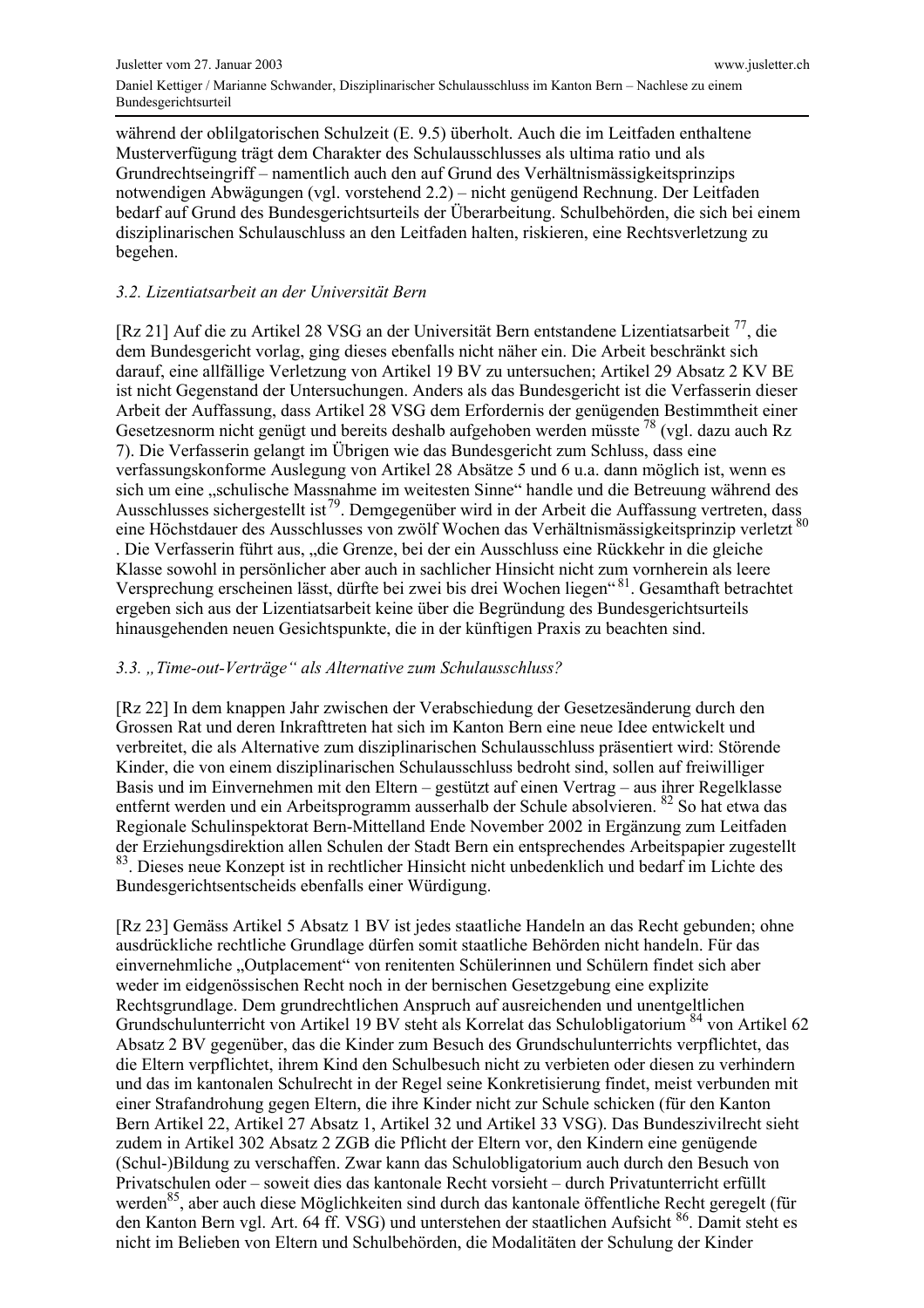kurzfristig zu wechseln oder gar – wie dies offenbar die Grundidee des "Time-outs" ist – Kinder vorübergehend anderweitig zu beschäftigen, statt ihnen die nötige Schulbildung zukommen zu lassen. Letzteres steht – nicht anders als der vorübergehende Schulausschluss – ohnehin in einem latenten Konflikt mit dem verfassungsrechtlichen Anspruch auf genügenden Grundschulunterricht. Soweit eine stationäre therapeutische Massnahme ausserhalb des Regelunterrichts angezeigt ist, erfolgt die Dispensation vom Schulunterricht grundsätzlich auf Grund eines ärztlichen Zeugnisses und/oder eines Beschlusses der zuständigen Schulbehörde. Bereits auf Grund dieser allgemeinen rechtlichen Überlegungen erscheint es als zweifelhaft, ob ein vertraglich vereinbartes "Time-out" überhaupt zulässig ist.

[Rz 24] Für den Kanton Bern gilt es zudem gewisse Besonderheiten des bernischen Rechts zu beachten: Ein "Time-out-Vertrag" enthält implizit immer auch die Bewilligung einer Dispensation vom Schulbesuch im Sinne von Artikel 27 Absatz 4 VSG. Es handelt sich somit um einen öffentlich-rechtlichen Vertrag<sup>87</sup>. Öffentlich-rechtliche Verträge sind aber im Kanton Bern gemäss Artikel 49 Absatz 1 VRPG nur dann zulässig, wenn sie auf einer expliziten formell-gesetzlichen Grundlage beruhen<sup>88</sup>. Mangels einer gesetzlichen Grundlage sind somit solche "Time-out-Verträge" rechtswidrig. Zudem läge die Zuständigkeit zur Erteilung von Dispensationen bis zu einer Woche bei der Schulkommission und für länger dauernde Dispensationen beim Schulinspektorat (Artikel 27 Absatz 4 VSG).

#### 4. Offene Fragen

[Rz 25] Offene Fragen bestehen bezüglich des disziplinarischen Schulausschlusses vor allem hinsichtlich Haftungsfragen. Diese waren nicht Gegenstand der Beurteilung durch das Bundesgericht.

[Rz 26] So bleibt vorläufig offen, ob und inwieweit eine Schülerin bzw. ein Schüler die Schulbehörden für den Nachteil belangen kann, den sie bzw. er durch einen vorübergehenden Ausschluss vom Unterricht erleidet, wenn sich im Rechtsmittelverfahren herausstellt, dass der Ausschluss widerrechtlich war. Nach den für den Kanton Bern und für die bernischen Gemeinden geltenden Haftungsbestimmungen (Artikel 71 und Artikel 111 Absatz 2 KV BE; Artikel 47 des Personalgesetzes [PG]<sup>89</sup>; Artikel 84 des Gemeindegesetzes<sup>90</sup>) haften die Schulbehörden der Gemeinde für den Schaden, den sie in ihrer amtlichen Tätigkeit widerrechtlich zugeführt haben. Die Staatshaftung kommt somit zum Tragen, wenn ein Schaden und ein widerrechtliches Handeln der Behörde vorliegt und eine Kausalität nachgewiesen werden kann; Verschulden muss nicht vorliegen<sup>91</sup>. Bei einem widerrechtlich erfolgten Schulausschluss wird sich regelmässig das Problem stellen, dass sowohl der Schaden, der durch den Ausschluss entstanden ist (etwa, indem die Schülerin oder der Schüler die Promotion an die Maturitätsschule nicht schafft und mit einem Lehrberuf statt einem akademischen Beruf über die gesamte Lebenserwerbsdauer hinweg erhebliche Einkommenseinbussen erleidet) wie auch die Kausalität zwischen Schulausschluss und Schaden (im geschilderten Fall also die Ursächlichkeit des Schulausschlusses für das Versagen hinsichtlich der Promotion) kaum ie nachgewiesen werden können. Damit besteht die unschöne Situation, dass der durch einen widerrechtlichen Schulausschluss erlittene Nachteil nicht ausgeglichen werden kann. Offen bleibt allenfalls die Frage, ob in solchen Fällen ein Anspruch auf Genugtuung gemäss Artikel 47 Absatz 3 PG besteht.

[Rz 27] Trotz der spärlichen Äusserungen in der Lehre <sup>92</sup> und dem weitgehenden Fehlen von zugänglichen Fallbeispielen<sup>93</sup> darf davon ausgegangen werden, dass in der Schweiz die Lehrerinnen und Lehrer sowie die Schulleitung Aufsichtspflichten vor und während des Unterrichts, in den Pausen und nach dem Unterricht haben, deren Verletzung bei gewissen Schadenfällen eine Haftpflicht des betreffenden Gemeinwesens nach sich ziehen kann. Das Bundesgericht hält nun in seinem Urteil fest, grundschulpflichtige Kinder hätten einen verfassungsmässigen Anspruch auf angemessene Betreuung während der Zeit, in der sie die Schule zu besuchen haben, und führt gleichzeitig aus, dieser Anspruch müsse bei einem befristeten Ausschluss vom Schulunterricht durch "Gewährleistung einer Weiterbetreuung des ausgeschlossenen Schülers durch geeignete Personen oder Institutionen" sichergestellt werden (E. 9.5; vgl. dazu oben, 2.3). Damit stellt sich aber die Frage, ob der Staat haftbar wird, wenn es die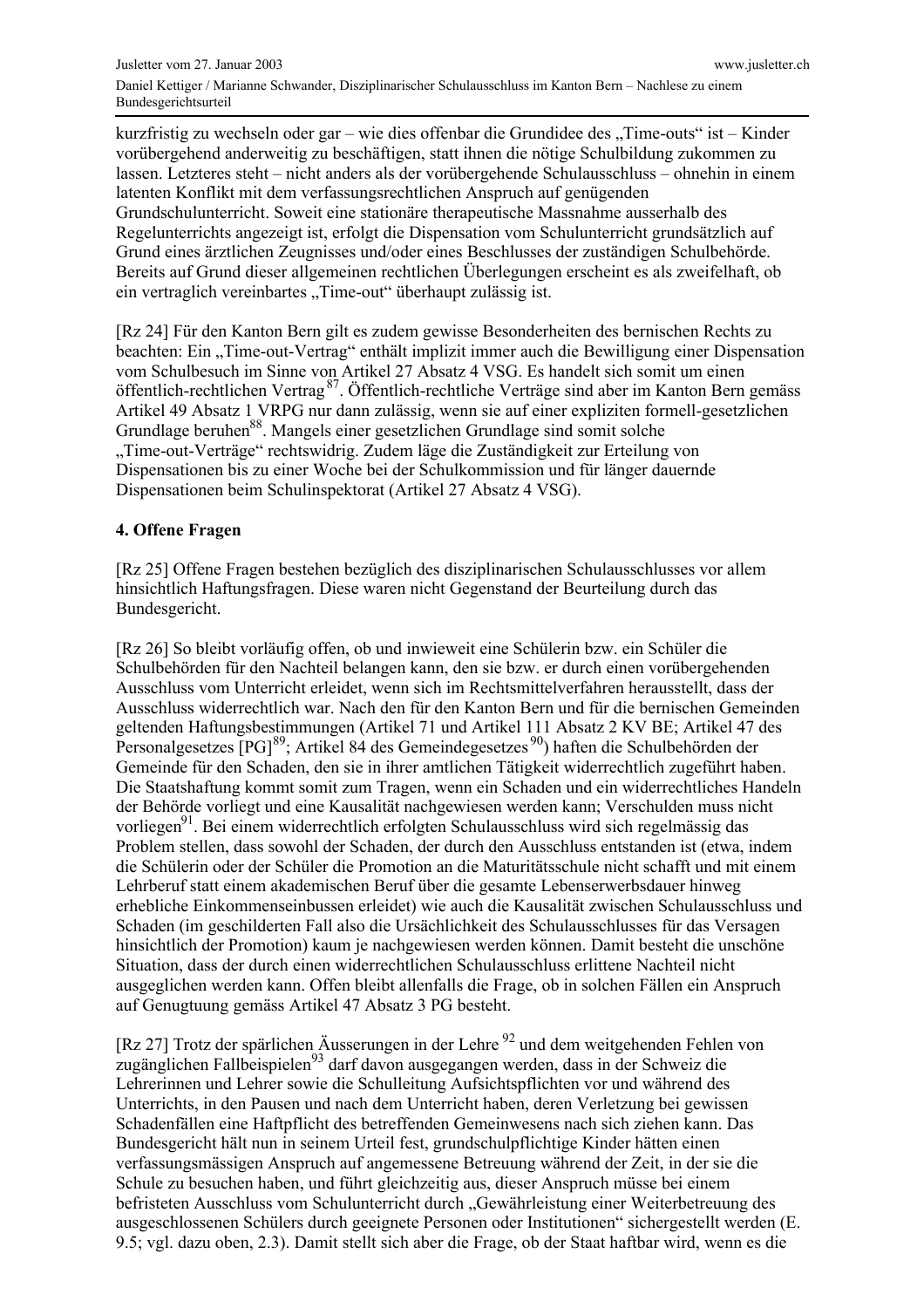zuständige Schulbehörde unterlässt, vor der Anordnung des Schulausschlusses abzuklären, ob die Eltern in der Lage sind, die Betreuung und Beschäftigung sicherzustellen, und/oder es unterlässt bei der Anordnung des Schulausschlusses die nötigen flankierenden Massnahmen in die Wege zu leiten, und die unbeaufsichtigte Schülerin bzw. der unbeaufsichtigte Schüler in der Zeit, in der sonst der Schulbesuch stattfindet, Dritten einen Schaden verursacht (z.B. durch besprayen einer Hauswand oder durch Handgreiflichkeiten). Diese Frage kann weder an Hand des vorliegenden Bundesgerichtsurteils noch an Hand der bisherigen Lehre und Rechtsprechung geklärt werde. Schulbehörden sollten aber entsprechende Gedanken in ihre Entscheidfindung einfliessen lassen.

## 5. Zusammenfassung und Leitlinien für Schulbehörden

[Rz 28] Der (vorübergehende oder definitive) disziplinarische Schulausschluss ist – wie die vorstehenden Ausführungen zeigen – eine rechtlich äusserst komplexe Massnahme, die sich im Schnittbereich der Grundrechte, des Schulrechts, des (zivilrechtlichen) Kindesrechts, des Vormundschaftsrechts, des Sozialhilferechts sowie allenfalls der Jugendrechtspflege und des Haftpflichtrechts bewegt. Aus rechtlicher Sicht ist es deshalb erstaunlich, dass das Schulrecht in der Schweiz den Entscheid über diese Massnahme oft in die Zuständigkeit von Schulbehörden legt, die meistens aus juristischen Laien bestehen und nicht auf eine direkte Entscheidvorbereitung durch juristisch geschultes Personal zurückgreifen können. Primär für die praktische Anwendung durch solche Behörden sollen deshalb – ausgehend von den hier besprochenen Bundesgerichtsurteilen - nachfolgend die wichtigsten rechtlichen Rahmenbedingungen des disziplinarischen Schulausschlusses in kurzen Leitsätzen zusammengefasst werden:

- Ein Ausschluss vom Schulunterricht ist als Massnahme nur zulässig zur Beseitigung einer aktuellen Störung des Schulunterrichts oder einer akuten Gefährdung von Mitschülerinnen und Mitschülern und von Lehrkräften, nicht aber als nachträgliche Sanktion von Ordnungswidrigkeiten.
- Ein definitiver Schulausschluss während der obligatorischen Schulzeit oder ein vorübergehender Ausschluss vom Unterricht an der Volksschule von mehr als zwölf Wochen verstösst gegen Verfassungsrecht und ist unzulässig.
- Der vorübergehende Schulausschluss aus disziplinarischen Gründen ist eine ultima ratio, d.h. er ist erst zulässig, wenn weniger weit gehende Massnahmen, verbunden mit der Androhung des Ausschlusses, nicht den gewünschten Erfolg gezeigt haben, es sei denn, der Disziplinarverstoss sei so schwer, dass der fehlbare Schüler untragbar für die Schule geworden ist. Letzteres ist erst dann der Fall, wenn die Schule, ihre Aufgabe nicht mehr richtig erfüllen kann, falls die Schülerin oder der Schüler nicht entfernt wird.
- In jedem Einzelfall ist vor der Anordnung eines Schulausschlusses zu prüfen, ob dieser verhältnismässig ist, d.h. ob dieser zur Erfüllung des Zwecks geeignet ist, ob nicht eine andere, mildere Massnahme ebenso geeignet wäre und ob dieser zumutbar ist (Chancengleichheit, Dauer, Teilausschluss, Möglichkeit zur Teilnahme an Oualifikationsarbeiten, etc.).
- Der verfassungsrechtliche Anspruch des schulpflichtigen Kindes auf eine angemessene Betreuung während der Zeit, in der es die Schule besucht, besteht auch für ausgeschlossene Schülerinnen und Schüler und ist durch Weiterbetreuung durch geeignete Personen oder Institutionen zu gewährleisten.
- Die für den Ausschluss zuständige Schulbehörde ist verpflichtet, abzuklären, ob die Eltern in der Lage sind, eine fachgerechte Betreuung während des Ausschlusses und die Wiedereingliederung sicherzustellen. Wenn dies nicht der Fall ist, sind sie weiter verpflichtet, die nötigen Massnahmen anzuordnen bzw. rechtzeitig die zuständigen Fachstellen und Behörden beizuziehen.
- Kinder, die hinsichtlich der Frage des Schulausschlusses urteilsfähig sind, können ihre Rechte im Verfahren selbstständig wahrnehmen, allenfalls neben den Eltern.

[Rz 29] Ausgehend von diesen Leitsätzen und vom bernischen Schul- und Verfahrensrecht wurde ein Ablaufschema entwickelt, das es den Schulbehörden erlauben sollte, ein Verfahren im Hinblick auf einen vorübergehenden Schulausschluss korrekt durchzuführen (vgl. Anhang).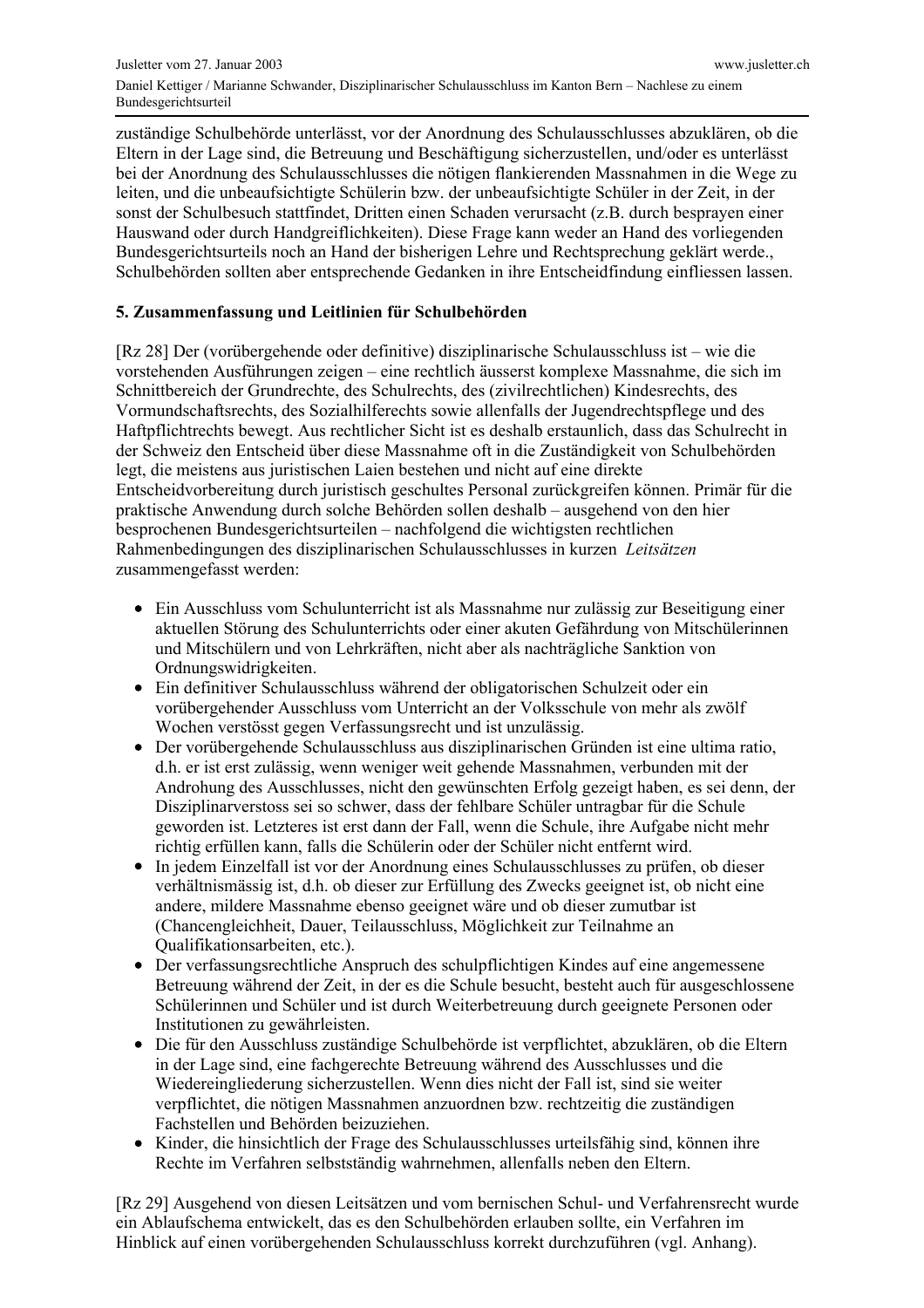[Rz 30] Der disziplinarische Ausschluss vom Schulunterricht stellt nicht nur ein komplexes juristisches Problem dar, er ist auch aus pädagogischer und sozialpsychologischer Sicht komplex und als Massnahme in der Fachwelt umstritten. Dabei gilt es zusätzlich zu berücksichtigen, dass Disziplin in der Schule nie Selbstzweck ist, sondern immer dem Ziel untergeordnet ist, auf der Klassenebene eine dem Bildungsziel förderliche Lernkultur zu schaffen und auf der Individualebene Kompetenzen und Verfügungskraft über sich selbst, und somit die Selbstdisziplin zu fördern<sup>94</sup>. Wenn die Juristerei zum Zuge kommt, dann ist in der Schule wohl schon (zu) vieles schief gelaufen. Deshalb schliesst dieser juristische Beitrag mit den Worten eines deutschen Lehrers: "Unterrichtsstörungen wird es immer geben. [...] Aber was auch immer wir leisten, um Unterrichtsstörungen methoden vielfältig, angemessen, mit Augenmass, mit Strenge und Güte zugleich, mit Prinzipienfestigkeit und manchmal auch mit Augenzwinkern zu begegnen: Abschaffen werden wir sie nicht können, denn sie entstehen aus den schulischen und ausserschulischen Lebenszusammenhängen und aus der Persönlichkeitsentwicklung der jungen Menschen selbst. [...] Es wird immer Unterrichtsstörungen geben. Jede Epoche hat die, die sie verdient. Und jeder Lehrer die seinen."95

## Anhang

## Verfahrensabwicklung beim disziplinarischen Schulausschluss im Kanton Bern

[Rz 31] Das nachfolgende Ablaufschema soll dazu beitragen, eine rechtlich korrekte Abwicklung des Verfahrens im Hinblick auf einen vorübergehenden disziplinarischen Schulausschluss im Sinne von Artikel 28 Absatz 5 des Volksschulgesetzes (VSG) zu ermöglichen. Das Schema erhebt keinen Anspruch auf Vollständigkeit; im Einzelfall können sich immer wieder Abweichungen vom Ablauf oder zusätzliche Verfahrensschritte aufdrängen.

[Rz 32] Einzelne Verfahrensschritte, die zusätzliche Erläuterungen erfordern, wurden mit Grossbuchstaben (z.B. "A") gekennzeichnet. Zu diesen Verfahrensschritten finden sich ganz am Schluss des Anhangs zusätzliche Erläuterungen.

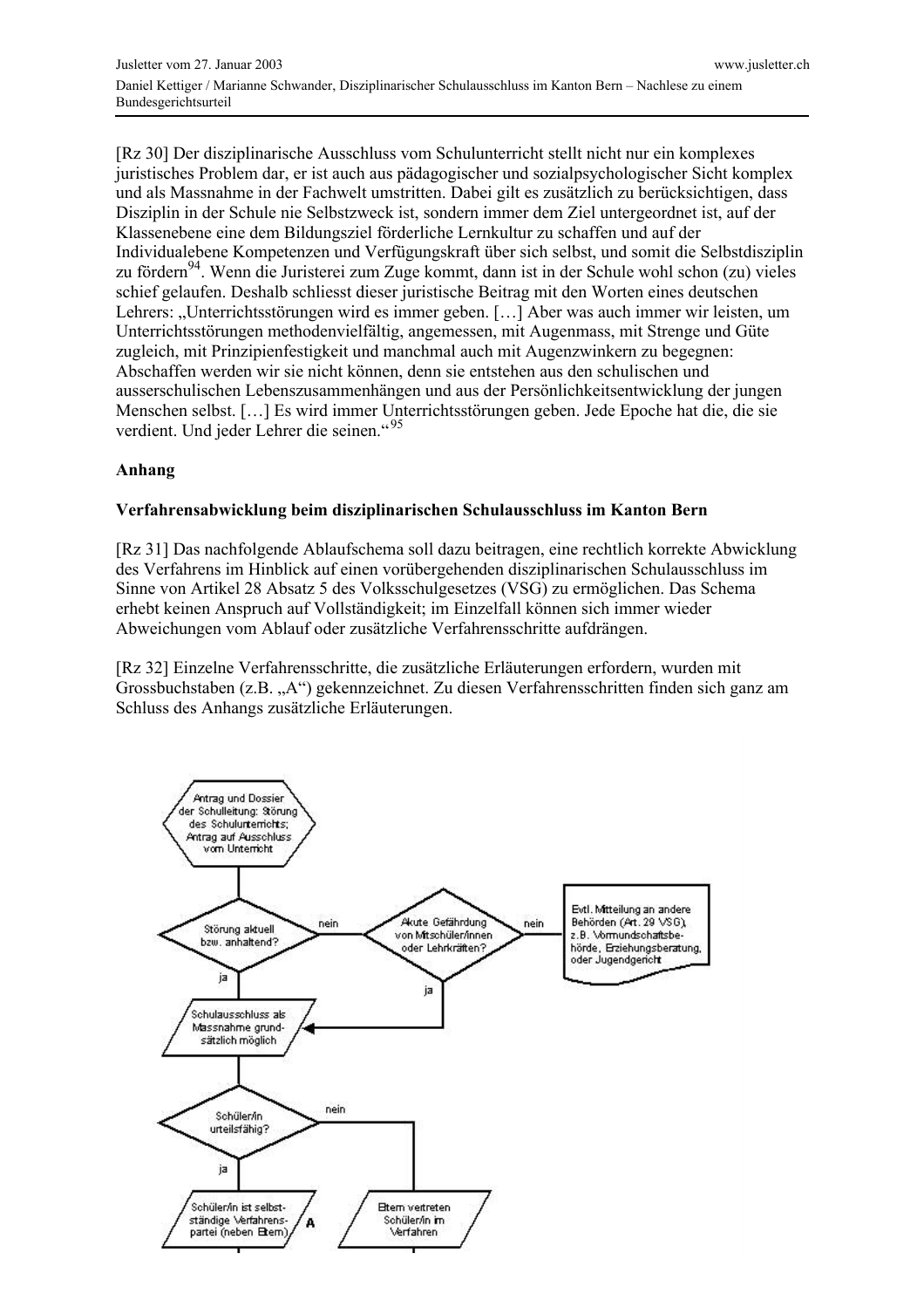

ı 1e.

ï

Annemaccane Dauer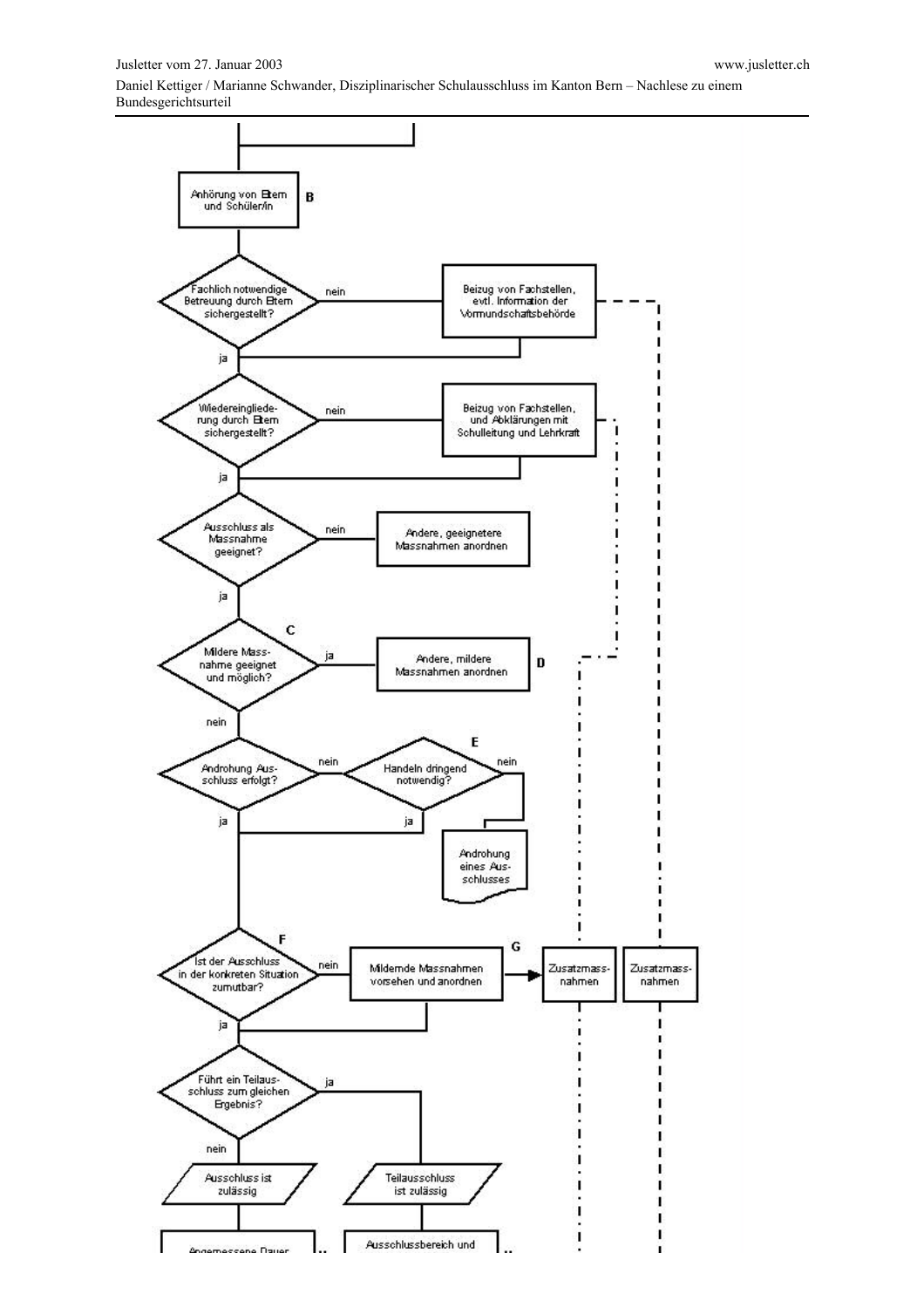#### Jusletter vom 27. Januar 2003

Daniel Kettiger / Marianne Schwander, Disziplinarischer Schulausschluss im Kanton Bern - Nachlese zu einem Bundesgerichtsurteil



© Kettiger/Schwander 2003

#### Anmerkungen zu einzelnen Verfahrensschritten

#### $A$ :

[Rz 33] Urteilsfähige Schülerinnen und Schüler dürfen ihre Rechte im Verfahren selber vertreten (Art. 11 BV). Sie sind deshalb im Verfahren – neben den Eltern – als eigenständige Verfahrenspartei zu behandeln. Die Verfügung über den Ausschluss vom Unterricht ist ihnen separat zu eröffnen.

#### $B:$

[Rz 34] Die Anhörung wird in der Regel wohl mündlich erfolgen. Die Anhörung von Eltern und Schülerin bzw. Schüler ist allenfalls getrennt durchzuführen. Die Parteien sind zu informieren, dass ein disziplinarischer Schulausschluss in Erwägung gezogen wird und es ist ihnen Gelegenheit zu geben, sich auch dazu zu äussern.

#### $C:$

[Rz 35] Nach der Formel des Bundesgerichts darf ein vorübergehender Schulausschluss erst angeordnet werden, "wenn weniger weit gehende Massnahmen, verbunden mit der Androhung des Ausschlusses, nicht den gewünschten Erfolg gezeigt haben, es sei denn, der Disziplinarverstoss sei so schwer, dass der fehlbare Schüler untragbar für die Schule geworden ist und diese, sofern der Schüler nicht entfernt wird, ihre Aufgabe nicht mehr richtig erfüllen kann". Mildere Massnahmen vgl. D.

#### $\mathbf{D}$ :

[Rz 36] Mildere Massnahmen sind z.B. (in der Reihenfolge der Eingriffsintensität): Gespräch mit der Schülerin bzw. dem Schüler; Vereinbarung mit der Schülerin bzw. dem Schüler, Massnahmen der Lehrperson (Art. 28 Abs. 2 VSG); Einbezug der Eltern; Einbezug der Schulleitung; Intervention durch die Mediatorin bzw. den Mediator: Intervention durch die ambulant tätigen Heilpädagoginnen und Heilpädagogen; Einbezug der Schulkommission; Einbezug einer Fachinstanz (Erziehungsberatung, Kinder- und Jugendpsychiatrischer Dienst, Schulärztin bzw. Schularzt, Berufsberatung; Art. 28 Abs. 2 VSG); Beratung durch die Schulinspektorate (Art. 52 Abs. 1 VSG); Intervention einer Sozialarbeiterin oder eines Sozialarbeiters einer Beratungsstelle für Suchtprävention, Gewalt und Drogenfragen; Intervention einer Kulturübersetzerin bzw. eines Kulturübersetzers; schriftlicher Verweis (Art. 28 Abs. 4 VSG); Ausschluss von besonderen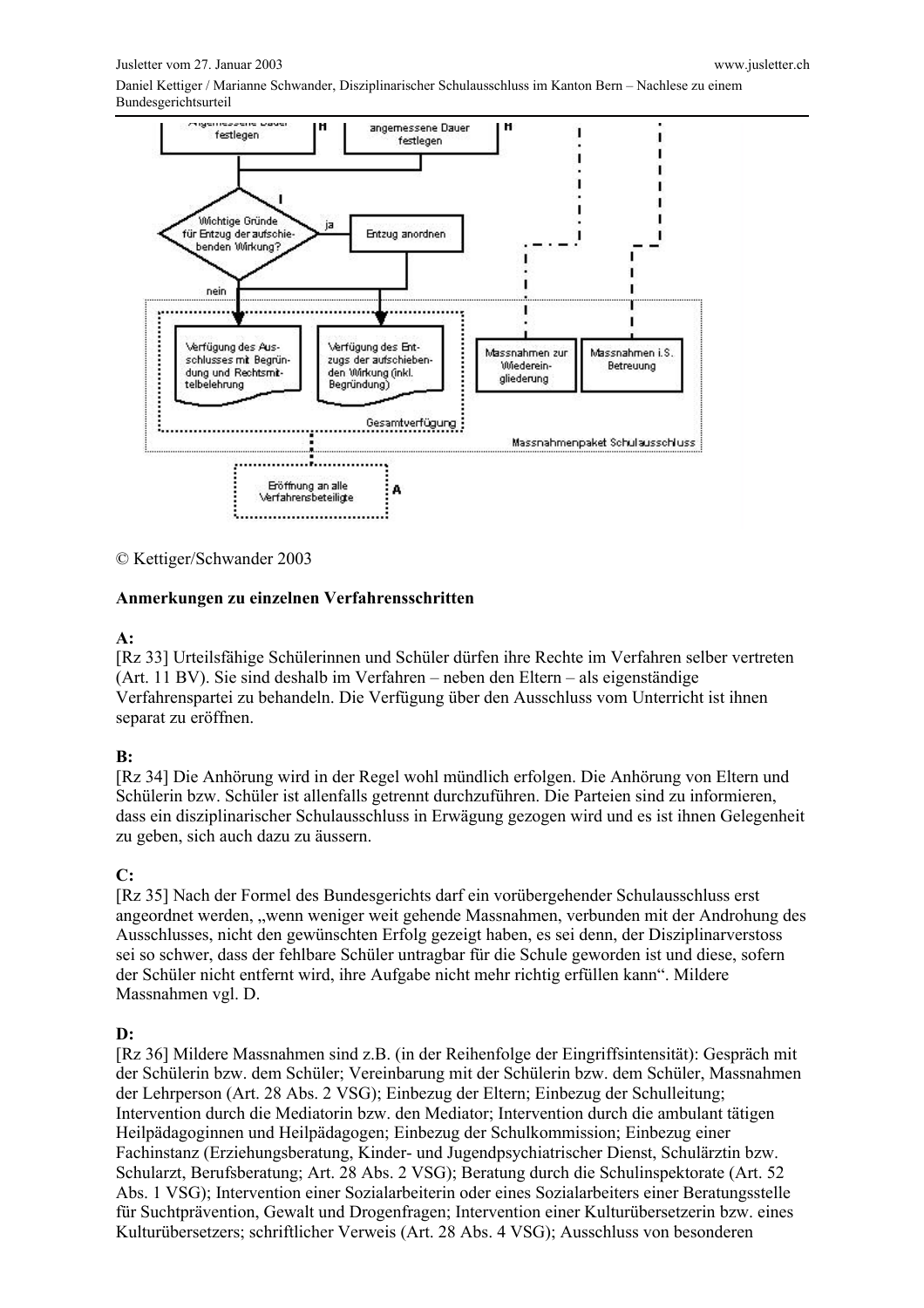Schulanlässen mit Organisation von Ersatzunterricht; Mitteilung an die Vormundschaftsbehörde (Art. 29 VSG); Versetzung in eine andere Klasse (Art. 28 Abs. 3 VSG); Versetzung in ein anderes Schulhaus (Art. 28 Abs. 3 VSG); Versetzung an die Schule in einer anderen Gemeinde (Art. 28 Abs. 3 VSG); schriftliche Androhung des Schulausschlusses (Art. 28 Abs. 4 VSG).

## $\mathbf{E}$ :

[Rz 37] Wenn die durch die Schülerin bzw. den Schüler verursachten Störungen so schwer sind. dass diese bzw. dieser untragbar geworden ist und dass die Schule ihre Aufgabe nicht mehr richtig erfüllen kann, wenn die Schülerin bzw. der Schüler nicht entfernt wird, ist auch ohne vorangehende Androhung oder andere Massnahmen ein Ausschluss möglich. Dies ist namentlich der Fall, wenn eine akute Gefährdung von Mitschülerinnen und Mitschülern oder von Lehrkräften vorliegt.

## $F:$

[Rz 38] Bei der Abschätzung der Zumutbarkeit ist insbesondere auch zu prüfen, ob der Ausschluss die Chancengleichheit der Schülerin bzw. des Schülers empfindlich beeinträchtigt, ob also durch den Ausschluss beispielsweise die Promotion oder der Aufstieg in höhere Schulen gefährdet wird.

## $G:$

[Rz 39] Mildernde Massnahmen können beispielsweise darin bestehen, die Schülerin bzw. den Schüler qualifikations-notwendige Arbeiten und Klausuren trotz Ausschluss schreiben zu lassen.

## $H:$

[Rz 40] Die Dauer muss dem Ziel der Massnahme und der Schwere der Störung angepasst sein. Gemäss Bundesgericht liegen 12 Wochen im oberen Bereich des noch vertretbaren und können zu erheblichen Nachteilen für die Schülerin bzw. den Schüler führen. Fachkreise empfehlen teilweise, einen Ausschluss nicht für länger als 2 bis 3 Wochen anzuordnen.

## $\mathbf{I}$ :

[Rz 41] Die aufschiebende Wirkung allfälliger Verwaltungsbeschwerden darf nur beim Vorliegen wichtiger öffentlicher oder privater Interessen entzogen werden. Dies dürfte in den Fällen, in welchen ein vorübergehender Schulausschluss rechtlich zulässig ist, häufig der Fall sein, namentlich, wenn ohne die sofortige Entfernung der Störerin bzw. des Störers die Eskalation des Störungszustandes droht oder wenn eine akute Gefährdung von Mitschülerinnen und Mitschülern oder von Lehrkräften besteht.

Fürsprecher Mag.rer.publ. Daniel Kettiger ist freiberuflicher Anwalt, Berater und Projektbegleiter in Burgdorf (), Dr.iur. Marianne Schwander ist Oberassistentin am Institut für Strafrecht und Kriminologie der Universität Bern (die Autorin verfügt zusätzlich über eine Ausbildung und Praxiserfahrung als klinische Heilpädagogin).

Volksschulgesetz vom 19. März 1992 (VSG), BSG 432.210; vgl. auch Vortrag des Regierungsrates an den Grossen Rat zur Änderung des Volksschulgesetzes, Beilage 15 zum Tagblatt des Grossen Rates 2001.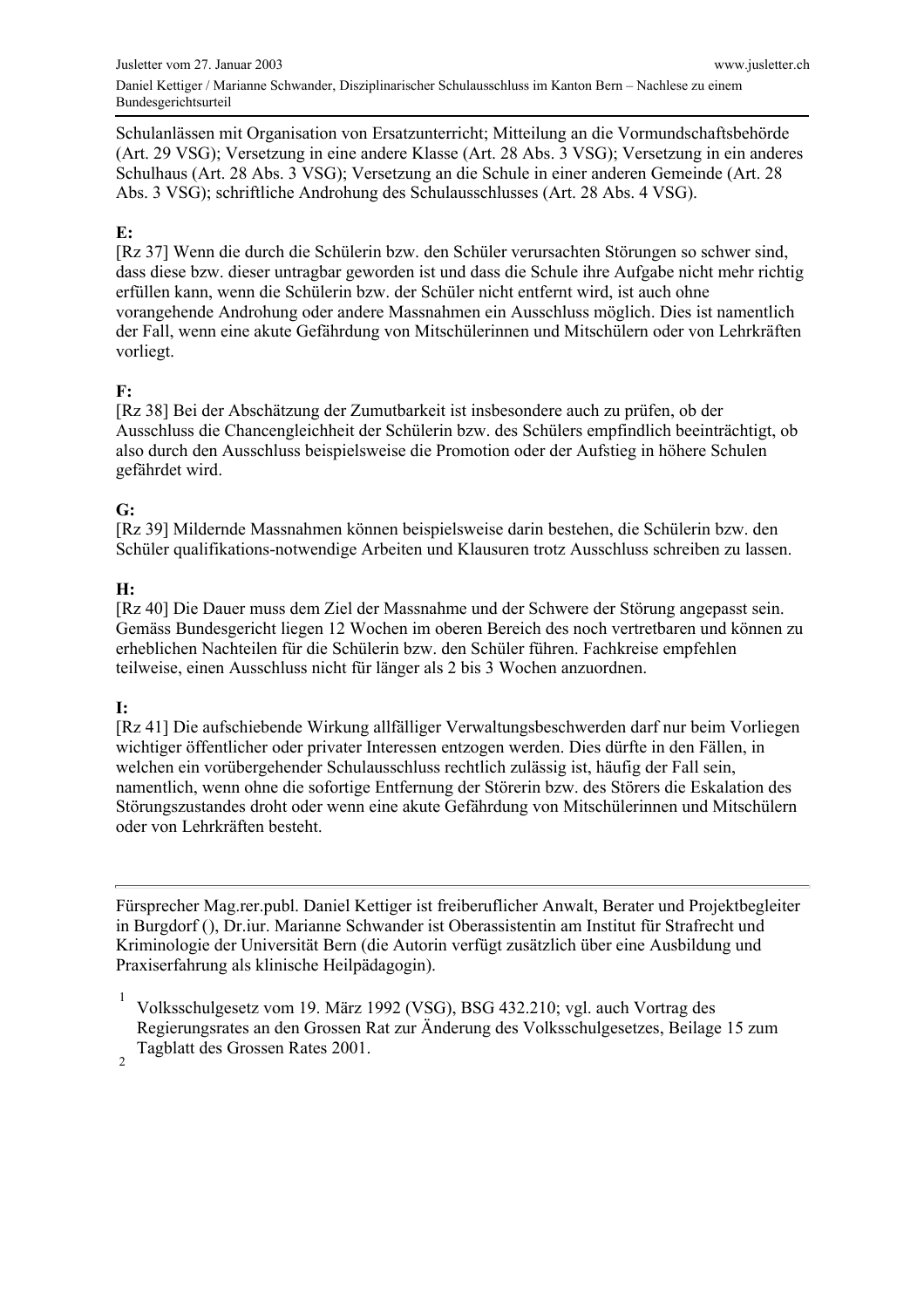Die Möglichkeit eines vorübergehenden Schulausschlusses sieht auch die Schulgesetzgebung anderer Kantone vor: AG: § 38 des Schulgesetzes vom 14. März 1981 (SAR 400.100); AI: Art. 62 Abs. 2 des Schulgesetzes (SchG; GS 421); AR: Art. 26 Abs. 2 Bst. c der Verordnung zum Gesetz über Schule und Bildung (GS 411.1); BL: § 151 Abs. 2 des Schulgesetzes vom 26. April 1979 (SGS 640); BS: § 61 des Schulgesetzes (SG 410.100); FR: Art. 42 al. 3 de la Loi du 23 mai 1985 sur l'école enfantine, l'école primaire et l'école du cycle d'orientation (loi scolaire; BDLF 411.0.1); GE: Art. 48 du Règlement du 7 juillet 1993 de l'enseignement primaire (RSG C 1 10.21) und Art. 33 du Règlement du 14 octobre 1998 de l'enseignement secondaire (RSG C 1 10.24); GL: Art. 45 des Gesetzes vom 6. Mai 2001 über Schule und Bildung (GS IV B/1/3); GR: Art. 14 des Gesetzes vom 26. November 2000 für die Volksschulen (Bündner Rechtsbuch 421.000); JU: Art. 83 al. 1 lit. c de la Loi sur l'école enfantine, l'école primaire et l'école secondaire et Art. 173 de l'ordonnance portant éxécution de la loi scolaire; LU: § 15 Abs. 1 lit. f der Verordnung vom 21. Dezember 1999 zum Gesetz über die Volksschulbildung (SRL 405); NW: §54 und 55 des Gesetzes vom 17. April 2002 über die Volksschule (GS 312.1); SG: Art. 55 ff. des Volksschulgesetzes vom 13. Januar 1985 (sGS 213.1); TI. Art. 57 della Legge della scuola del 1º febbraio 1990 (5.1.1.1) et Art. 11 della Regolamento di applicatione della Legge sulla scuola dell'infanzia e sulla scuola elementare del 3 luglio 1996 (5.1.5.2);  $TG: \S 21$  Abs. 2 des Gesetzes über die Volksschule und den Kindergarten vom 23. Mai 1995 (RB 411.11); UR: Art. 51 Abs. 3 des Gesetzes über Schule und Bildung; VD: Art. 118 lit. c de la Loi scolaire du 12 juin 1984 (RSV 4 2 A); ZH: § 85 des Gesetzes über die Volksschule und die Vorschulstufe vom 11. Juni 1899 (LS 412.11); ZG: § 25 Abs. 3 des Schulgesetzes vom 27. September 1990 (BGS 412.11). In einigen Kantonen (z.B. AI, AR, ZG) ist der Schulausschluss allerdings nur nach Vollendung der obligatorischen Schulzeit möglich.

- $\overline{3}$ Auch in Deutschland gibt es Elterngruppen, die sich kritisch mit dem Thema des disziplinarischen Schulausschlusses auseinandersetzen, vgl. z.B. .
- $\overline{4}$ Bundesverfassung der schweizerischen Eidgenossenschaft vom 18. April 1999 (BV), SR 101.  $\overline{5}$
- Verfassung des Kantons Bern vom 6. Juni 1993 (KV BE), BSG 101.1.
- 6 Urteil 2P.297/2001 vom 7. November 2002, BGE-Publikation vorgesehen, die Zitierung erfolgt nachfolgend direkt im Text unter Referenzierung auf die Erwägungen (z.B. "E 9.3"); vgl. auch Felber, Markus: Zulässiger Ausschluss vom Unterricht, Jusletter 6. Januar 2003.
- $\overline{7}$ Urteil 2P.81/2002 vom 7. November 2002, BGE-Publikation vorgesehen; vgl. auch Zeller, Franz: Nach Faustschlag vom Unterricht verbannt – Definitiver Schulausschluss verfassungskonform, Jusletter 6. Januar 2003; Gegenstand des Urteils ist ein Schulausschluss auf unbestimmte Dauer bei einem Oberstufenschüler im letzten Schuljahr, der die obligatorische Schulzeit bereits zurückgelegt hat.  $\mathbf{\hat{R}}$
- Urteil 2P.81/2002, E. 12.2. Ebenso spärlich und teilweise veraltet ist die schweizerische juristische Literatur zum Thema, vgl. Dinkelmann, Jürg: Die Rechtsstellung des Schülers im Schülerdisziplinarrecht, Diss. Freiburg 1985, S. 12, 142, 161 und 162 f.; Gebert, Pius: Das Recht auf Bildung nach Art. 13 des UNO-Paktes über wirtschaftliche, soziale und kulturelle Rechte und seine Auswirkungen auf das schweizerische Bildungswesen, Diss. Freiburg 1996, S. 388; Müller, Arthur: Schule und Schulbenutzer, eine Untersuchung der gegenseitigen Beziehungen unter besonderer Berücksichtigung des aargauischen Rechts, Aarau 1978, S. 183, 185 und 211; Plotke, Herbert: Schweizerisches Schulrecht, Bern/Stuttgart 1979, S. 313 f. (Neuauflage für 2003 vorgesehen); für das Frühjahr 2003 ist ein nicht-juristisches Sachbuch zum Thema angekündigt, vgl. Minelli, Michèle: Endstation Schulausschluss?, Bern/Stuttgart/Wien 2003.
- Wyssmann. Ursula: Der Ausschluss von Schülerinnen und Schülern vom Grundschulunterricht: Verletzt er den verfassungsmässigen Anspruch gemäss Art. 19 BV?, unveröffentlichte Lizentiatsarbeit, Universität Bern, März 2002.
- $10$ Leitfaden zum Unterrichtsausschluss nach Artikel 28 Absatz 5 des Volksschulgesetzes (VSG); Erziehungsdirektion des Kantons Bern, Juli 2002.
- $11$ BGE 119 Ia 178, E. 8a, S. 194 f.

 $12$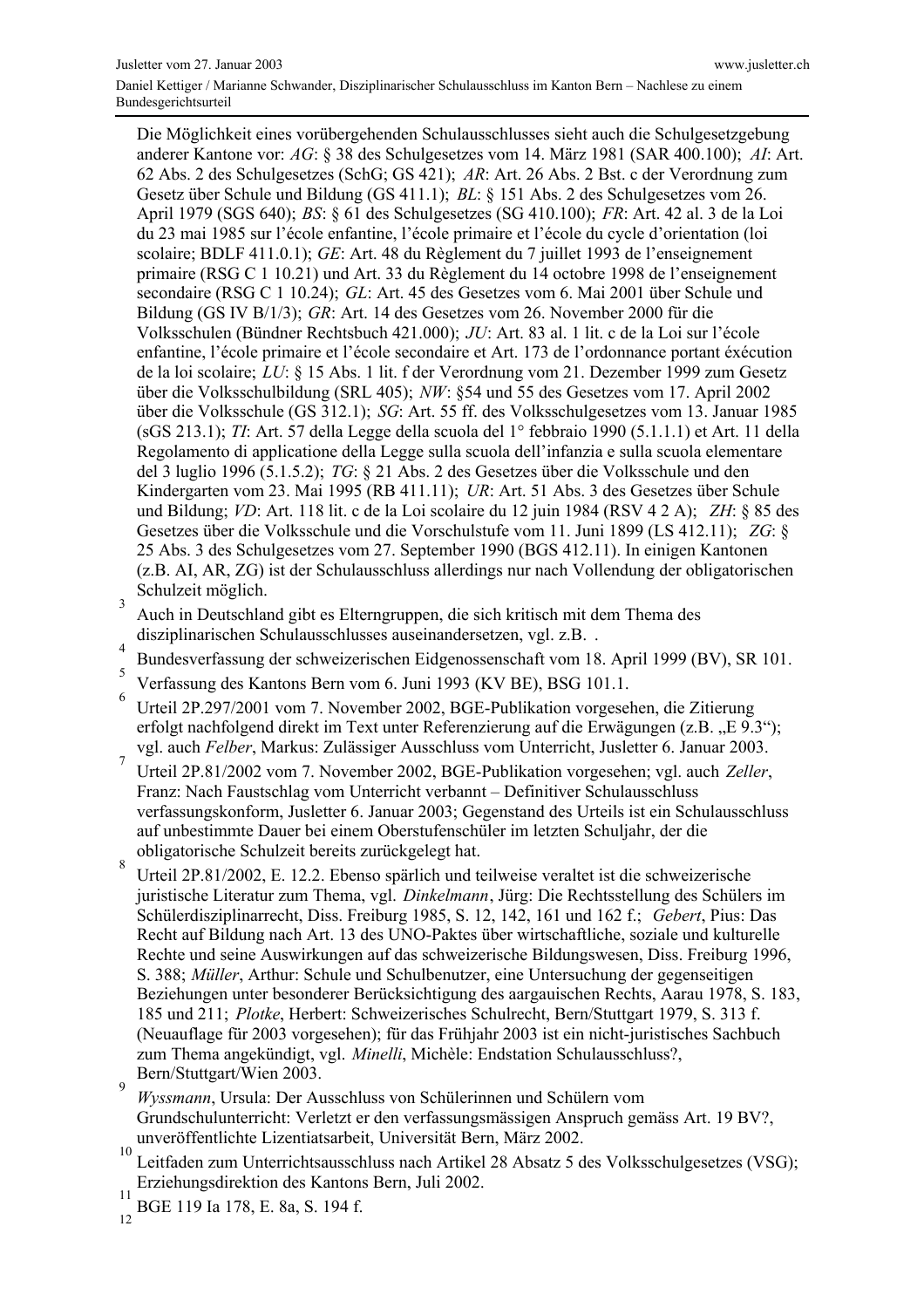Der Regierungsrat des Kantons Bern hatte in seiner Beschwerdevernehmlassung vom 27. März 2002 die Auffassung vertreten, ein zeitlich beschränkter Schulausschluss greife überhaupt nicht in das Grundrecht ein: "Die Beschwerdeführenden gehen ohne nähere Begründung davon aus, dass ein teilweiser oder vollständiger Schulausschluss von höchstens zwölf Schulwochen in das Grundrecht auf ausreichenden und unentgeltlichen Grundschulunterricht eingreife. Dabei übersehen sie jedoch, dass dieser Anspruch, welchersoweit vorliegend relevant – die Vermittlung eines Mindestmasses an Bildung über neun Jahre hinweg beinhaltet [...], durch die Teilrevision des Volksschulgesetzes keineswegs tangiert, sondern bloss durch den Gesetzgeber konkretisiert wird."

 $13$ In diesem Sinne wohl auch schon Dinkelmann (Fn. 8), S. 128.

 $14$ Vgl. statt vieler Schweizer, Rainer J.: N. 7 zu Art. 36 BV, in: Ehrenzeller, Bernhard et al. (Hrsg.): Die Schweizerische Bundesverfassung - Kommentar; Zürich/Basel/Genf 2002.

- 15 Urteil 2P.81/2002, E. 8.2.
- 16 Vgl. z.B. Neukäter, Heinz/Ricking, Heinrich: Sozial-kognitive Verhaltensanalyse bei Schulabsentismus, Entwicklung – Standort – Perspektiven, Sonderpädagogischer Kongress des vds in Hannover 1998; Hoegg, Günther: Die Ungeeignetheit von Schulordnungsmassnahmen, Aachen 1998, S. 138 ff., 144, 153 ff., 161; grundsätzlich gegen repressive Massnahman an Schulen auch Clémence, Alain et al.: Scolarité et adolescence, Bern/Stuttgart/Wien 2001, S. 199 f.; vgl. auch Interviews mit der Erziehungswissenschaftlerin Miryam Eser Davolio in "Der Bund" vom 8. Juni 2001, S. 9, und im "Tagesanzeiger" vom 25. September 2002.
- $17$ Der Regierungsrat hat in seiner Beschwerdevernehmlassung vom 27. März 2002 folgendes ausgeführt: "Der Regierungsrat bestreitet die behauptete Verletzung eines wie auch immer gearteten, angeblich justiziablen Grundrechts der Kinder auf Schutz, Betreuung und Förderung ihrer Entwicklung." 18
- In diesem Sinne auch schon Dinkelmann (Fn. 8), S. 161. 19
- Urteil 2P.81/2002, E. 11.2 bis 11.4. 20
- Diese Frage wurde im Kanton Bern auch im Zusammenhang mit Fragen des Streikverbots für Lehrkräfte aufgeworfen, vgl. Richli, Paul/Müller-Tschumi, Thomas: Aufhebung des Streikverbots im öffentlichen Dienst im Kanton Bern, Rechtsgutachten vom 17. Juni 1999 zuhanden des Personalamts des Kantons Bern, Rz. 101.
- $\overline{21}$ In diesem Sinne auch *Wyssmann* (Fn. 9), S. 70.
- 22 BGE 119 Ia 178, E. 6b; 121 I 22, E. 4a.
- 23 BGE 115 Ia 277, 288, E. 7a (unter Hinweis auf BGE 109 Ia 273, 283 f., E. 4d und die dort zitierte Literatur); vgl. dazu auch Schneider, Ulrich: Legalitätsprinzip und finales Recht, Bern 2001, S. 19 ff. 24
- Vgl. Moor, Pierre: Principes de l'activité étatique et résponsabilité de l'Etat, in: Thürer, Daniel et al. (Hrsg.): Verfassungsrecht der Schweiz, Zürich 2001, Rz. 39.
- 25 Dies in Anlehnung an BGE 128 I 113, 120 ff., E. 3, welcher sich zur Rechtsetzungsdelegation an öffentlich-rechtliche Anstalten im Bereich des öffentlichen Dienstrechts äussert.
- 26 Ausgehend von der herrschenden Lehre und Rechtsprechung sind an die Dichte der Begründung des disziplinarischen Schulausschlusses eher hohe Anforderungen zu stellen, liegen doch kumulativ ein Grundrechtseingriff, ein recht grosser Entscheidungsspielraum der Behörde, eine Massnahme mit teilweisem "Strafcharakter" sowie ein komplexes soziales Umfeld (Kind, Klasse, Schule, Eltern) vor (vgl. zur Begründungsdichte Hotz, Reinhold: N. 36 zu Art. 29 BV, in: Ehrenzeller, Bernhard et al. (Hrsg.): Die Schweizerische Bundesverfassung - Kommentar, Zürich/Basel/Genf 2002; Müller, Jörg Paul: Grundrechte der Schweiz, 3. Aufl., Bern 1999, S. 539 f., bei Grundrechten im Besonderen S. 536, Merkli, Thomas/Aeschlimann, Arthur/Herzog, Ruth: Kommentar zum Gesetz über die Verwaltungsrechtspflege im Kanton Bern, N. 7 f. zu Art. 52 VRPG); auch beim Erfordernis einer ausführlichen Begründung muss diese aber nicht im Verwaltungsakt alleine festgehalten sein, wenn beispielsweise ein Verweis auf ein Besprechungsprotokoll möglich ist, das allen Verfahrensparteien zugestellt worden ist ( Merkli/Aeschlimann/Herzog, N. 5 zu Art. 52 VRPG).

 $27$ Urteil 2P.81/2002, E. 9.4 und 9.5.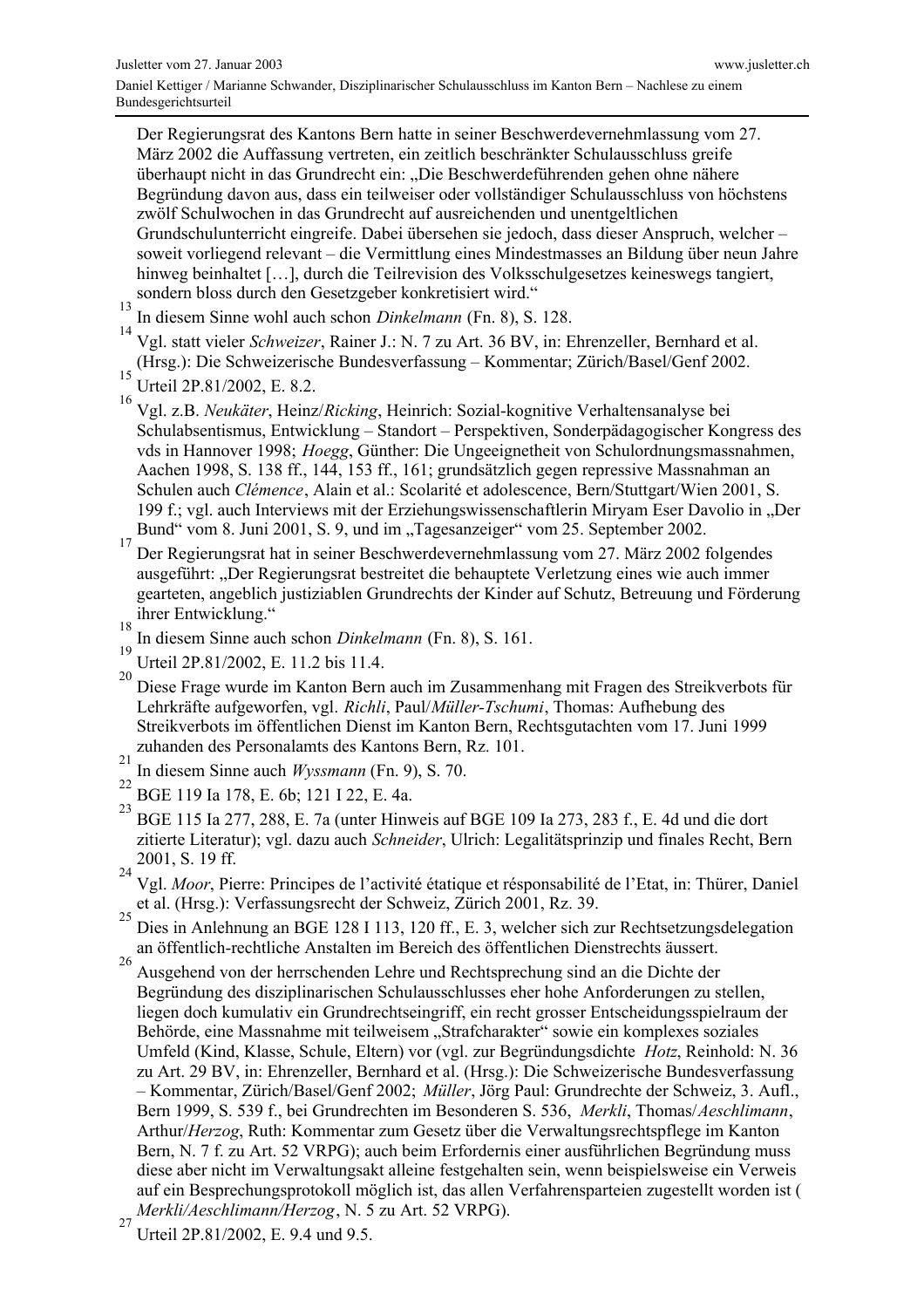28 Vgl. dazu auch die deutsche Gerichtspraxis in einem Auszug aus den "Nachrichten" des Städteverbandes Schleswig-Holstein Nr. 10/1998 (Quelle RdSchrb.DStGB Nr. 37 vom  $1.09.1998$ .

29 Für eine strenge Trennung von Schuldisziplinarrecht und Jugendstrafrecht sprach sich in jüngerer Zeit auch die Kommission für Rechtsfragen des Nationalrates im Rahmen der Behandlung einer Petition aus, mit welcher u.a. die Schaffung einer gesetzlichen Grundlage für den Schulausschluss im Bundesstrafrecht gefordert worden war; vgl. 02.211 n Revision des Jugendstrafrechts; Bericht der Kommission für Rechtsfragen des Nationalrats vom 23. April 2002, Ziffer 2.

 $30$ Zur Verhältnismässigkeit staatlicher Eingriffe vgl. insbesondere Hangartner, Yvo: N. 32 ff. zu Art. 5 BV, in: Ehrenzeller, Bernhard et al. (Hrsg.): Die Schweizerische Bundesverfassung – Kommentar, Zürich/Basel/Genf 2002, Schweizer (Fn. 14), N. 21 ff. zu Art. 36 BV, Moor (Fn. 24), Rz. 58 ff.  $31$ 

Siehe oben Fn. 16. 32

Dies im Bewusstsein, dass Schulkonflikte oft schwierig zu analysieren sind, vgl. Clémence (Fn. 16), S. 149.

 $33$ Vgl. Moor (Fn. 24), Rz. 65.

Vgl. Rüedi, Jürg: Disziplin in der Schule, Bern/Stuttgart/Wien 2002, S. 23 und 139 f.; Meyer; Hilbert: Schulpädagogik, Bd. 1: für Anfänger, Berlin 1997, S. 37.

 $35$ Vgl. Rüedi (Fn. 34), S. 31 f.; Tillmann, Klaus-Jürgen: Schülergewalt als Schülerproblem, Weinheim/München 1999, S. 304; Clémence (Fn. 16), 124, 148 f.

36 Beispielsweise ein Präventions- oder Interventionprogramm gegen Gewalt (vgl. z.B. Olweus, Dan: Gewalt in der Schule, 3. Aufl., Bern/Göttingen 2002, S. 69 ff.) oder "Just Community" (vgl. Meier-Rust, Kathrin: Moral "tun", statt sie zu predigen, NZZ am Sonntag vom 29.12.2002, S. 60). Zunehmend Anwendung bei der Konfliktlösung an Schulen findet zudem die Mediation (vgl. Clémence, Fn. 16, S. 201; Flucher, Thomas et al: Mediation im Bauwesen, Berlin 2002, S. 262 f.; Murbach, Markus: Unterlagen für die Tagung der Hochschule für Sozialarbeit Bern vom 09.11.2002 in Bern).  $37$ 

Untersuchungen in Deutschland weisen auf eine hohe Rückfallsquote hin, vgl. Hoegg (Fn. 16), S. 153.

38 Im Kanton Bern sieht Art. 28 Abs. 3 VSG eine Versetzung in eine andere Klasse, in ein anderes Schulhaus oder an die Schule einer anderen Gemeinde aus disziplinarischen Gründen ausdrücklich vor. 39

Kritisch zur Versetzung in eine andere Klasse im gleichen Schulhaus Hoegg (Fn. 16), S. 141 f.

- 40 Vgl. Olweus (Fn. 36), S. 105; Hoegg (Fn. 16), S. 142 f.
- 41 Vgl. Schweizer (Fn. 14), N. 22 zu Art. 36 BV.

42 Das Bundesgericht knüpft damit an BGE 87 I 337, S. 341, E. 4b an. Das Bundesgericht hat bereits in diesem Urteil aus dem Jahr 1961 festgehalten, dass ein Ausschluss vom Schulunterricht grundsätzlich erst angeordnet werden darf, wenn kumulativ weniger weit gehende Massnahmen erfolglos geblieben sind und der Ausschluss vorgängig angedroht wurde.  $43$ 

Das Bundesgericht spricht in diesem Zusammenhang auch von "(Extrem-)Situationen" (E.  $9.2$ ). 44

Vgl. auch BGE 87 I 337, S. 341, E. 4b.  $45$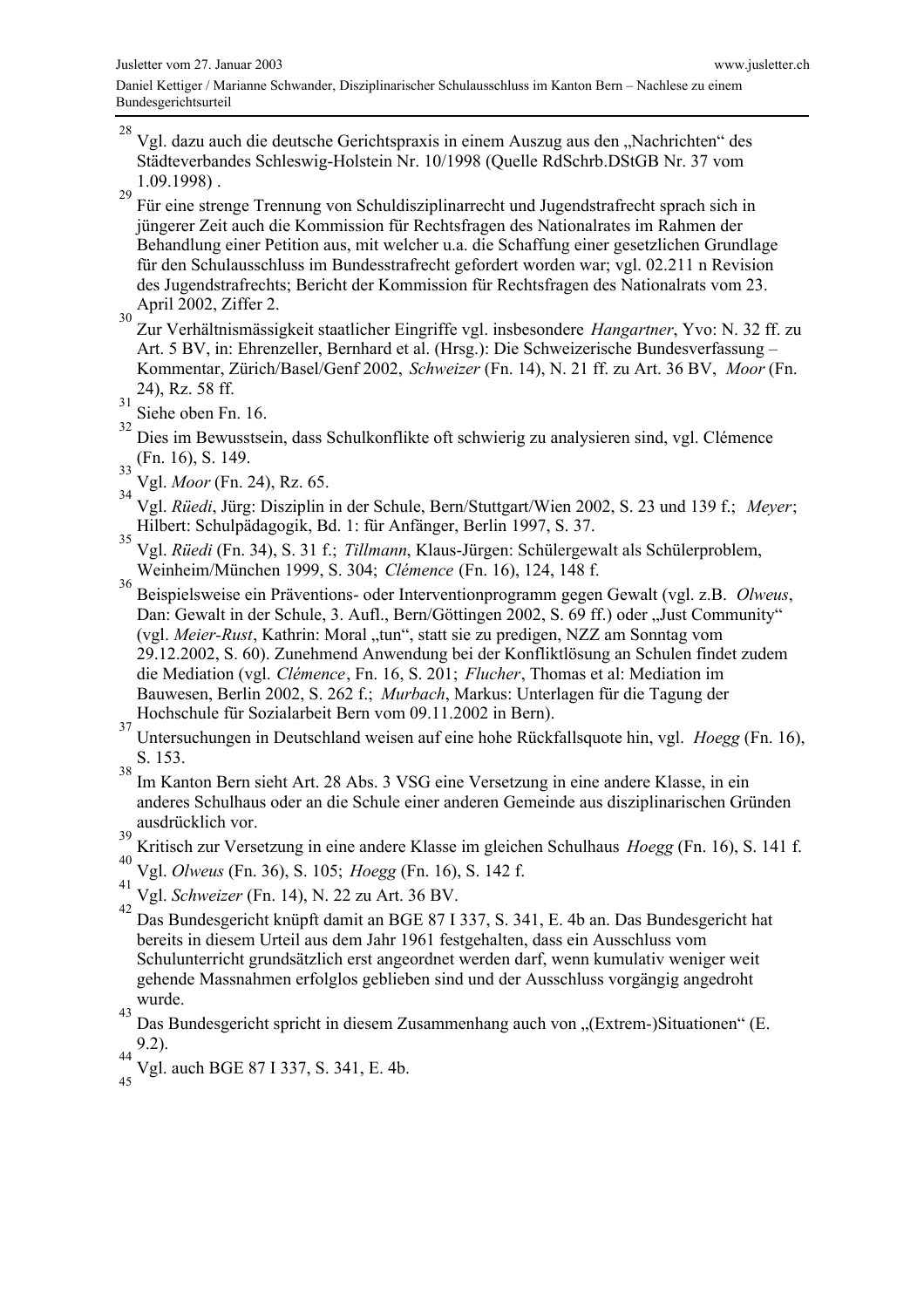Der Leitfaden der Erziehungsdirektion des Kantons Bern (Fn. 10) enthält eine *umfangreiche* Liste von möglichen milderen oder alternativen Massnahmen (in der Reihenfolge der Eingriffsintensität): Gespräch mit der Schülerin bzw. dem Schüler; Vereinbarung mit der Schülerin bzw. dem Schüler, Massnahmen der Lehrperson (Art. 28 Abs. 2 VSG); Einbezug der Eltern: Einbezug der Schulleitung: Intervention durch die Mediatorin bzw. den Mediator: Intervention durch die ambulant tätigen Heilpädagoginnen und Heilpädagogen; Einbezug der Schulkommission; Einbezug einer Fachinstanz (Erziehungsberatung, Kinder- und Jugendpsychiatrischer Dienst, Schulärztin bzw. Schularzt, Berufsberatung; Art. 28 Abs. 2 VSG); Beratung durch die Schulinspektorate (Art. 52 Abs. 1 VSG); Intervention einer Sozialarbeiterin oder eines Sozialarbeiters einer Beratungsstelle für Suchtprävention, Gewalt und Drogenfragen: Intervention einer Kulturübersetzerin bzw. eines Kulturübersetzers: schriftlicher Verweis (Art. 28 Abs. 4 VSG); Ausschluss von besonderen Schulanlässen mit Organisation von Ersatzunterricht; Mitteilung an die Vormundschaftsbehörde (Art. 29 VSG); Versetzung in eine andere Klasse (Art. 28 Abs. 3 VSG); Versetzung in ein anderes Schulhaus (Art. 28 Abs. 3 VSG); Versetzung an die Schule in einer anderen Gemeinde (Art. 28 Abs. 3 VSG); schriftliche Androhung des Schulausschlusses (Art. 28 Abs. 4 VSG).

- Vgl. Schweizer (Fn. 14), N. 24 zu Art. 36 BV; Moor (Fn. 24), Rz. 75 f.
- Vgl. auch BGE 119 Ia 178, S. 194 f., E. 8a, b.

48 In diesem Sinne hat etwa das Verwaltungsgericht Karlsruhe einen 14-tägigen Schulausschluss als verhältnismässig erachtet, weil der betroffene Schüler an den Klassenarbeiten teilnehmen durfte und täglich Hausarbeiten abgeben musste (Beschluss vom 17.06.1993 – 2 K 161/93), und in einem anderen Fall das Vorliegen einer unbilligen Härte bei einem dreiwöchigen Ausschluss verneint, weil es sich beim Schüler um den Klassenbesten handelte und seine Promotion ans Gymnasium offensichtlich nicht gefährdet war (Beschluss vom 17.06.1993 – 2 K 1615/93); Hinweise auf beide Urteile bei.  $\overline{49}$ 

Für Wyssmann (Fn. 9), S. 61 wird bei einem Ausschluss von zwölf Wochen das Erfordernis der Zumutbarkeit verletzt; Hoegg (Fn. 16), S. 138 ff. hält einen disziplinarischen Schulausschluss von mehr als zwei bis vier Wochen grundsätzlich nicht mehr für zweckmässig. 50

Dies insbesondere auch dann, wenn gestützt auf Artikel 28 Absatz 7 VSG allfälligen Beschwerden gegen die Verfügung die aufschiebende Wirkung entzogen wird und damit der Schulausschluss mit der Eröffnung der Verfügung wirksam wird.

51 Zur möglichen Bedeutung für und zu den möglichen Auswirkungen von Artikel 28 VSG auf die Sozialarbeit im Kanton Bern wurde an der Hochschule für Sozialarbeit Bern eine Diplomarbeit verfasst, vgl... 52

- In diesem Sinne auch Erziehungsdirektor Mario Annoni, Tagblatt des Grossen Rates 2001, S. 268. 53
- In diesem Sinne auch der Leitfaden der Erziehungsdirektion (Fn. 10).
- 54 Tagblatt des Grossen Rates 2001, S. 267, verschiedene Voten.
- 55 Gesetz vom 23. Mai 1989 über die Verwaltungsrechtspflege (VRPG); BSG 155.21.
- 56 Konvention vom 4. November 1950 zum Schutze der Menschenrechte und Grundfreiheiten (EMRK); SR 0.101. 57
- BGE 125 I 104, S. 109 ff., E. 3b ff.; Urteil 1P.102/2000 vom 11. August 2000, E. 1c; zur Publikation bestimmtes Urteil 2P.27/2002 vom 8. August 2002 i.S. A. gegen Anwaltskammer des Kantons St. Gallen, E. 2. 58
- Zur Publikation bestimmtes Urteil 2P.69/2002 vom 23. August 2002, E. 2.7; dieser Hinweis ist allerdings nicht weiterführend, weil die Begründung in diesem Urteil ebenso kurz ausfällt, wie im hier besprochenen. 59
- Herzog, Ruth: Art. 6 EMRK und kantonale Verwaltungsrechtspflege, Bern 1995, S. 267 f.; dieser Hinweis ist zwar mit Bezug auf den Praxisstand 1995 richtig, trägt aber der Auffassung der Autorin kaum Rechnung.
- 60 Im Urteil 2P.81/2002, E. 5.1, hat das Bundesgericht konsequenterweise eine Verletzung von Art. 6 Abs. 1 EMRK auch bei einem definitiven Schulausschluss verneint.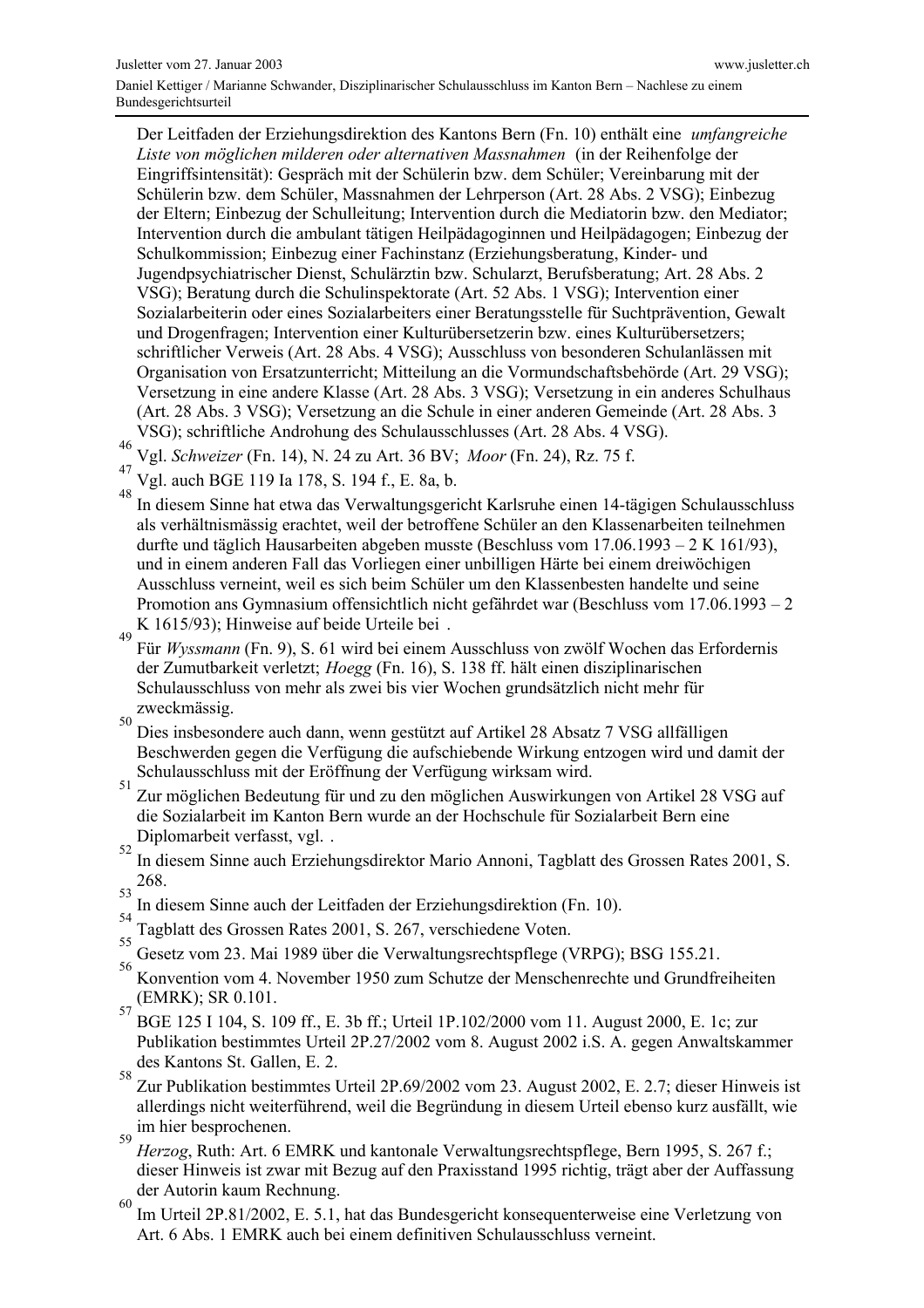- 61 Vgl. Herzog (Fn. 59), S. 268 unter Hinweis auf die in BGE 109 Ia 214, S. 216 f. erwähnte Praxis der Konventionsorgane.
- 62 Vgl. Herzog (Fn. 59), mit weiteren Hinweisen.
- 63 Kley, Andreas: N. 11 f. zu Art. 29a BV, in: Ehrenzeller, Bernhard et al. (Hrsg.): Die Schweizerische Bundesverfassung – Kommentar, Zürich/Basel/Genf 2002.
- 64 Müller (Fn. 26), S. 422 f.; Meyer-Blaser, Ulrich/Gächter, Thomas: Der Sozialstaatsgedanke, in: Thürer, Daniel et al. (Hrsg.): Verfassungsrecht der Schweiz, Zürich 2001, Rz. 42.
- 65 Schweizerisches Zivilgesetzbuch vom 10. Dezember 1907 (ZGB); SR 210; vgl. dazu etwa Tuor, Peter/Schnyder, Bernhard/Schmid, Jörg/Rumo-Jungo, Alexandra: Das Schweizerische Zivilgesetzbuch, 12. Aufl. Zürich 2002, S. 439 ff. 66
- Reusser, Ruth/Lüscher, Kurt: N. 20 zu Art. 11 BV, in: Ehrenzeller, Bernhard et al. (Hrsg.): Die Schweizerische Bundesverfassung - Kommentar, Zürich/Basel/Genf 2002.
- 67 Übereinkommen vom 20. November 1989 über die Rechte des Kindes; SR 0.107.
- 68 Reusser/Lüscher (Fn. 66), N. 23 zu Art. 11 BV.
- 69 Vgl. Kälin, Walter/Bolz, Urs: Handbuch des bernischen Verfassungsrechts; Bern 1995, N. 11 zu Art. 29 KV BE, mit dem Hinweis auf das Verfahren bei Vernachlässigung der elterlichen Pflichten; zu erwähnen ist in diesem Zusammenhang auch dass die bundesgerichtliche Rechtsprechung, dem urteilsfähigen Kind bei einer ähnlichen Interessenlage das Recht zugesteht, staatsrechtliche Beschwerde gegen die zwangsweise Vollstreckung des Besuchsrechts zu erheben (vgl. Tuor/Schnyder/Schmid/Rumo-Jungo (Fn. 65), S. 440; BGE 120 Ia 369, S. 371 f., E. 1).
- 70 Vgl. Reusser/Lüscher (Fn. 66), N. 25 zu Art. 11 BV.
- 71 Vgl. Reusser/Lüscher (Fn. 66), N. 22 zu Art. 11 BV.
- $72$ Vgl. dazu auch Merkli/Aeschlimann/Herzog (Fn. 26), N. 16 und 29 ff. zu Art. 68 VRPG; gefordert sind "wirklich überzeugende Gründe [...], die gegenüber dem allgemeinen Interesse am Suspensiveffekt (Gewährleistung eines effektiven Rechtsschutzes [...]) und allfälligen weiteren gleichgerichteten öffentlichen oder privaten Anliegen den Vorrang beanspruchen können" (Merkli/Aeschlimann/Herzog, N. 29 zu Art. 68 VRPG).
- $73$ Dies in analoger Anwendung zu dem von Merkli/Aeschlimann/Herzog (Fn. 26), N. 30 zu Art. 68 VRPG im Bereich des Schulunterrichts erwähnten Fall der sexuellen Belästigung von Schülerinnen durch eine Lehrkraft.  $74$
- Merkli/Aeschlimann/Herzog (Fn. 26), N. 19 zu Art. 68 VRPG.
- 75 Vgl. Fn. 10.
- 76 Vgl. Fn. 45.
- 77 Wyssmann (Fn. 9).
- 78 Vgl. Wyssmann (Fn. 9), S. 62 und 70.
- 79 Vgl. Wyssmann (Fn. 9), S. 48 und 66.
- 80 Vgl. Wyssmann (Fn. 9), S. 61.
- 81 Wyssmann (Fn. 9), S. 61. 82
	- Damit nicht zu verwechseln sind Einrichtungen wie die so genannte "Time-out-Klasse" im Schulzentrum Worbboden (vgl. "Der Bund" vom 5. März 2002, S. 24), bei welchen es sich um Kleinklassen B oder um andere staatliche Sonderschulen handelt. Ein "Time-out" an einer solchen Einrichtung stellt in der Regel einen Klassenwechsel im Sinne von Artikel 28 Absatz 3 VSG dar und muss von der Schulkommission verfügt werden.
- 83 Im undatierten Arbeitspapier des Regionalen Schulinspektorats Bern-Mittelland wird das "Time-out" wie folgt definiert: "Während einer bestimmten Zeit und in Absprache/im Einvernehmen mit den Eltern und dem Schüler/der Schülerin ein Arbeitsprogramm ausserhalb der Schule absolvieren (im Sinne von Abstand nehmen und regenerieren, reflektieren). Festlegen durch Vereinbarung." Das "Time-out" wird dem disziplinarischen Unterrichtsausschluss bewusst gegenübergestellt. Abschliessen soll die Vereinbarung die "Schule", ohne Meldung an das Schulinspektorat.